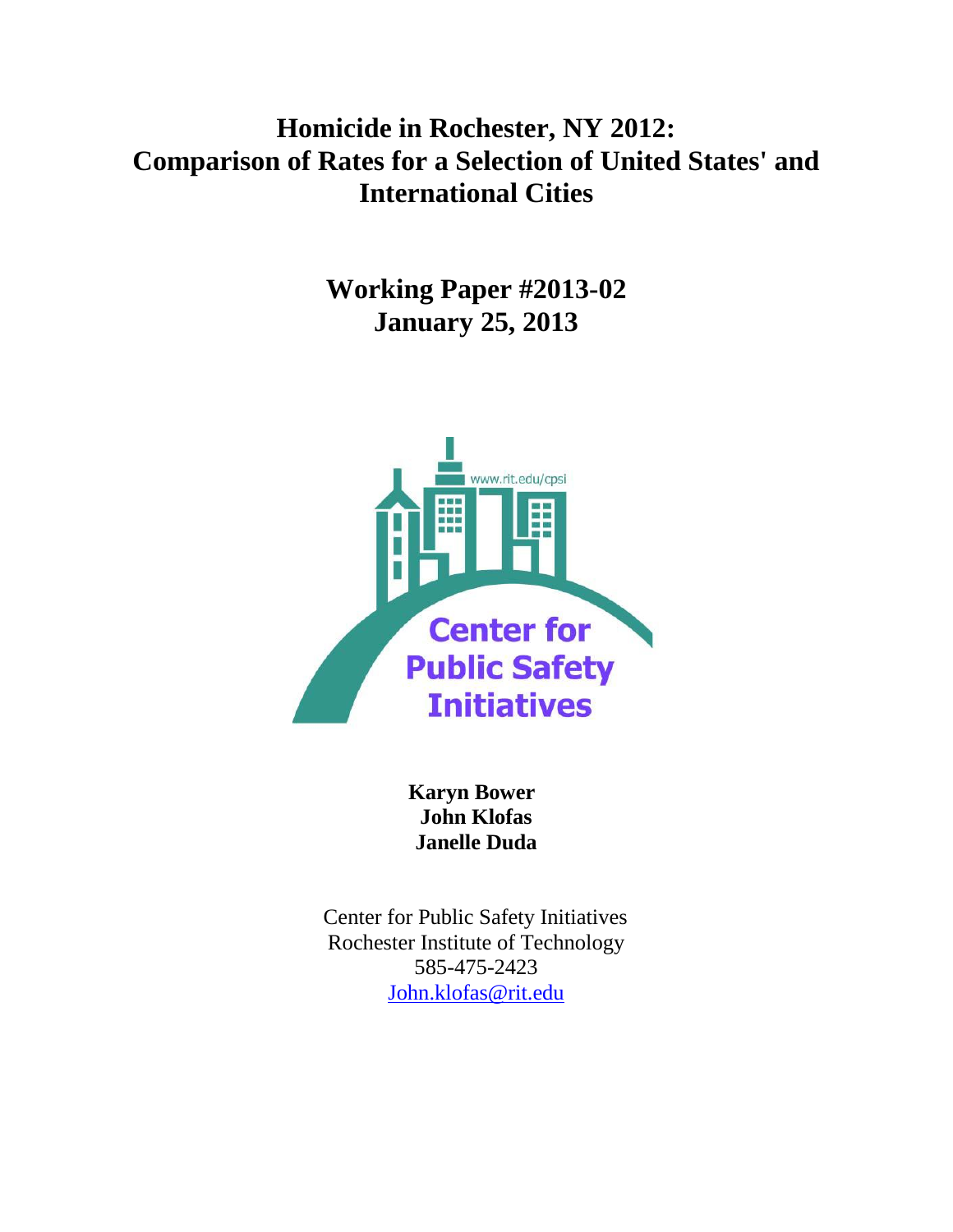Recent events have brought discussion of homicides to the forefront of national news, and as a result, many Americans have taken an interest in local, national, and international homicide data. Since the early 1990s the overall homicide rate in the United States has steadily declined. In 2011, the national homicide rate was 4.7 per 100,000 people (Federal Bureau of Investigations, 2012)<sup>1</sup>. This rate may appear to be rather low, but it means little without a comparison. How representative is this rate of homicide rates in our nation's major cities? How do these compare to the homicide rates in metropolitan areas across the world? And how do these compare to homicide rates locally in both New York and Rochester?

The goal of this paper is to compare homicide rates in Rochester to homicide rates in other US cities and rates in international cities. But what exactly is a homicide rate? Instead of simply comparing the total number of homicides that occur in each city, it is necessary to control for population. Comparing the frequency of any crime without mention of population differences would be misleading; therefore the rates of crimes must be compared. Most often, when comparing large metropolitan areas rates are calculated per 100,000 people. The formula used here is [(number of homicides**/**population) x 100,000]. This way data can be analyzed between cities in a way that is practical and understandable. All data presented is available in a table at the conclusion of this paper.

Homicide rates in cities throughout the United States vary immensely. It would likely come as a surprise to many that the nation's most populous city, New York City, has a homicide rate that is much lower than most major cities across the country. Perhaps unsurprisingly, Detroit and New Orleans have two of the highest homicide rates in the US. Homicide rate comparisons have the potential to reveal many interesting characteristics about our nation's cities. For instance, why is it that Detroit, which has a population that is 12 times smaller than that of New York City, has a homicide rate that is over 10 times larger? What are the factors that influence these statistics? Is it that these cities have different poverty

l

 $<sup>1</sup>$  It is important to note that there is a technical difference between the terms "murder" and "homicide." The legal</sup> definition of homicide includes justifiable homicides, which may not necessarily be criminal in nature (Legal Dictionary, 2013). Murder is a category of criminal homicide. The FBI's Uniform Crime Report uses the term "murder" to describe "murder and nonnegligent manslaughter as the willful (nonnegligent) killing of one human being by another" (Federal Bureau of Investigaions, 2011). For the purpose of this paper the two terms will be used interchangeably to refer to the UCR definition of murder.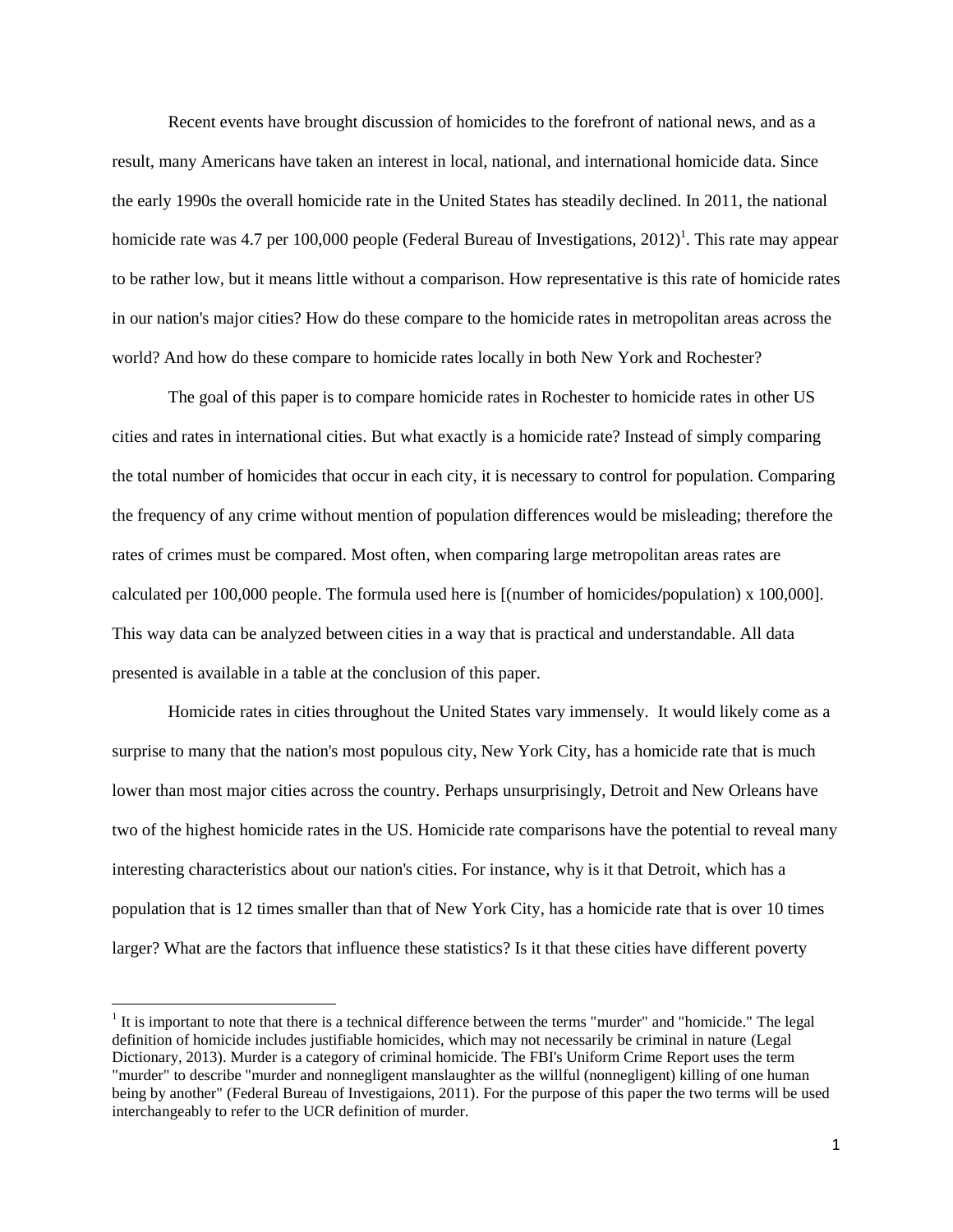rates, population density, policing, unemployment rates, etc.? There is also a possibility that geography has an impact on homicides. It is worth examining homicides in various parts of the country to see if rates will vary by location. This data can not only reveal unexpected homicide trends, but also it can be used as a starting point to determine the underlying causes of homicides.

What do homicide rates look like when compared across US cities? There is no typical rate that can be assigned to an approximate population. In select cities with over 1 million people, the homicide rates differ vastly.



2

The same seemingly unorganized rates apply when comparing cities with less than 500,000 people. There appears to be no relationship between a city's population and its homicide rates.

<sup>&</sup>lt;sup>2</sup> (Kelleher & Allen, 2012), (Knowles, 2013), (Eisrer, 2013), (Turner, 2012), (Blumgart, 2013), (Galik, 2013), (United States Census Bureau, 2013)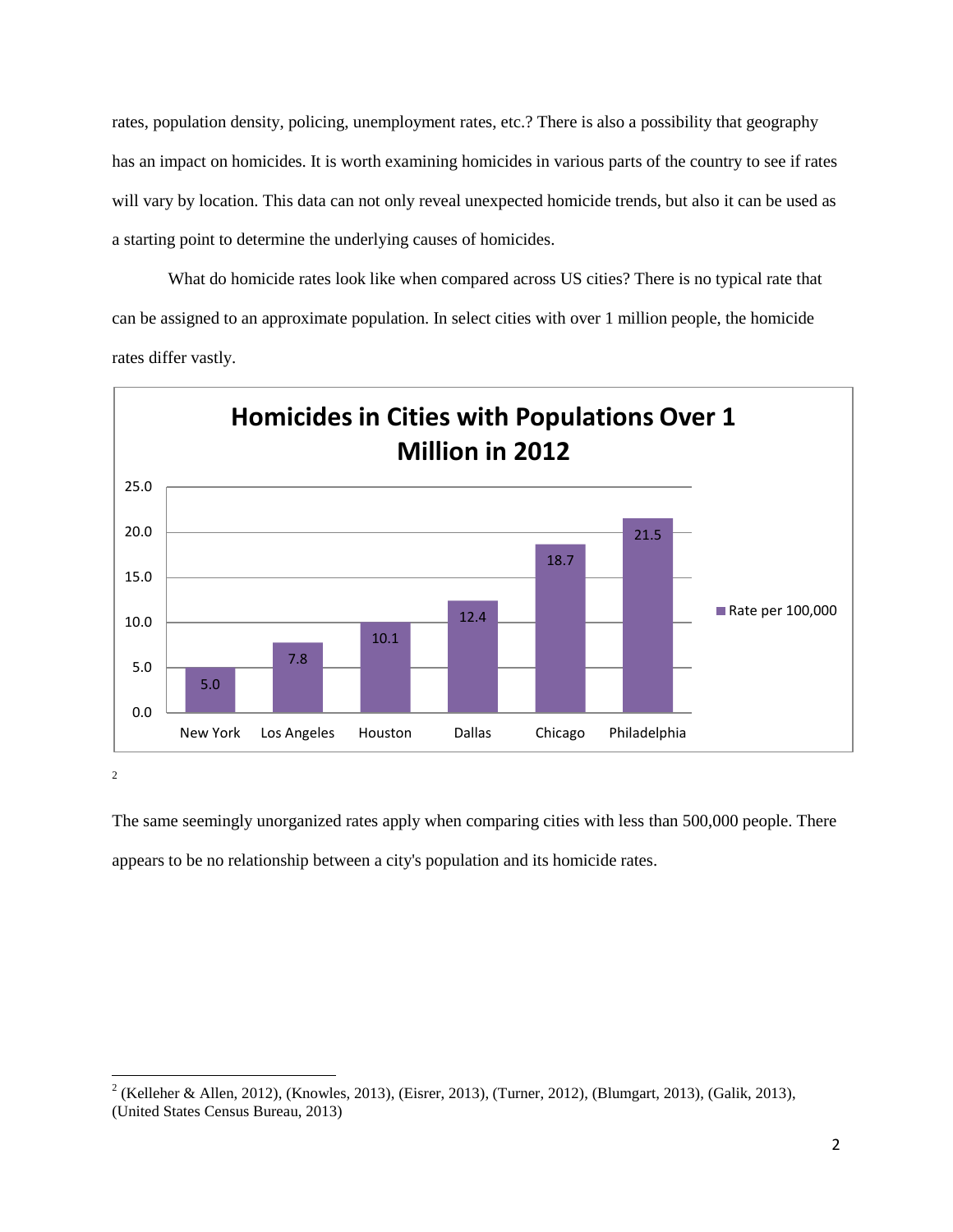

 $\overline{\phantom{a}}$ 

How does this apply locally in the city of Rochester? Rochester's population is 210,855, and in 2012 the city experienced 36 homicides (Division of Criminal Justice Statistics Office of Research and Performance, 2013)(United States Census Bureau, 2013). This gives Rochester a homicide rate of 17.1 for the year 2012. Rochester's population and demographics closely resemble that of Buffalo (United States Census Bureau, 2013). Rochester's homicide count and rate also most closely reflect those in Buffalo. The state's smaller cities such as Syracuse and Albany, neither of which contain more than 150,000 residents, each had less than 15 homicides in all of 2012 (Division of Criminal Justice Statistics Office of Research and Performance, 2013) . Aside from Buffalo, Rochester has the highest homicide rate of all cities across New York. As a community, this data is disturbing. Why is it that Rochester has a homicide rate that is over 3 times greater than that of New York City's?

<sup>&</sup>lt;sup>3</sup> (Division of Criminal Justice Statistics Office of Research and Performance, 2013), (Bulwa & Berton, 2013), (Galik, 2013), (Cameron, 2013), (Sheehan, 2013), (United States Census Bureau, 2013)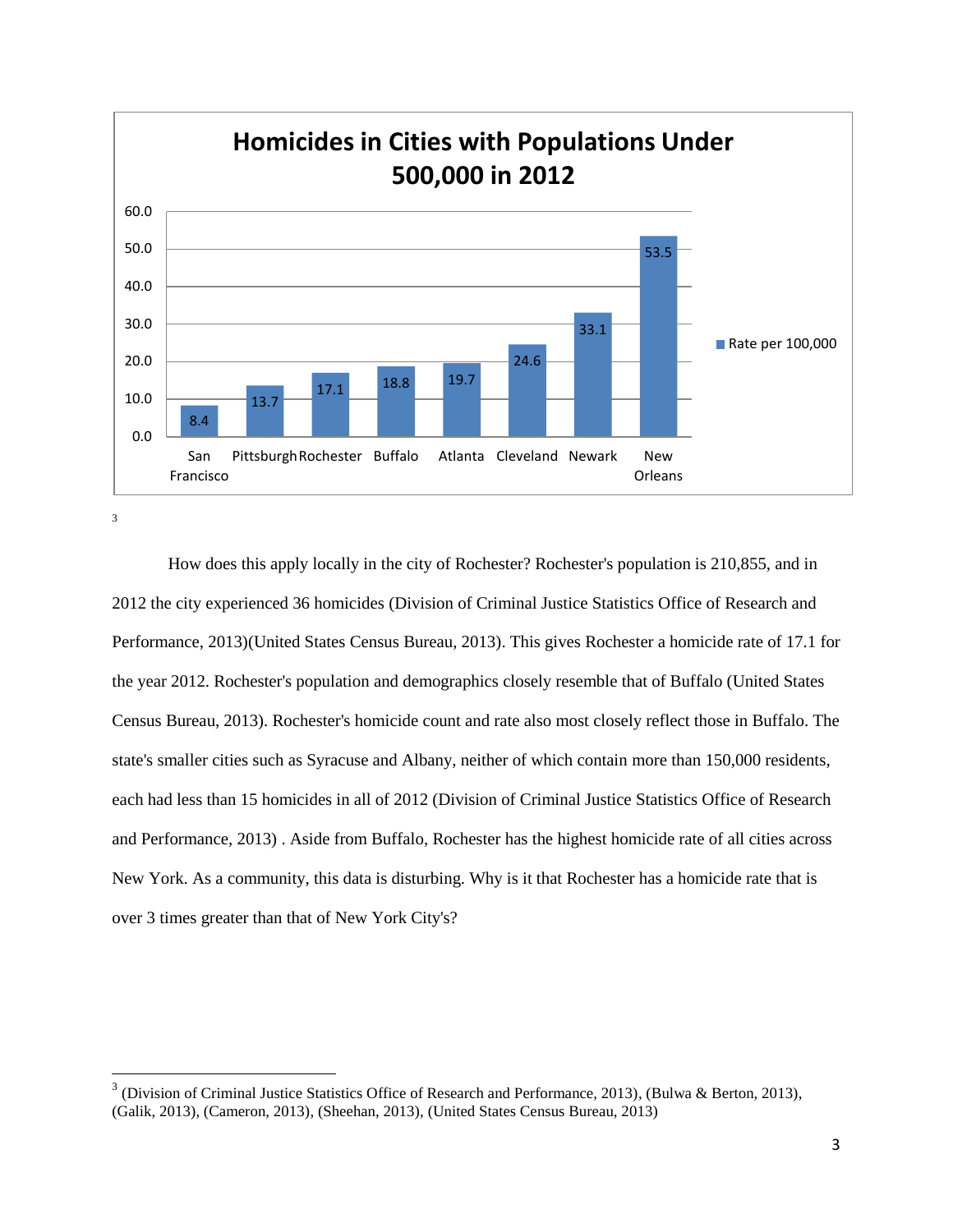| City           | Population | Homicides      | Rate per 100,000 | <b>Firearm Homicides</b> |
|----------------|------------|----------------|------------------|--------------------------|
| Albany         | 97660      | $\overline{4}$ | 4.1              |                          |
| New York       | 8244910    | 414            | 5.0              | 237                      |
| Syracuse       | 145151     | 12             | 8.3              | Q                        |
| Rochester      | 210855     | 36             | 17.1             | 28                       |
| <b>Buffalo</b> | 261025     | 49             | 18.8             | 42                       |

Historically, Buffalo and Rochester have alternated having a higher homicide rate from year to





5

Since 2005, Rochester's homicide rate has been higher than Buffalo's homicide rate 4 times. Buffalo's rate has been greater 3 times, and they were equivalent once in 2010. The two have been closely related throughout the years. Rochester's average homicide rate for 2005-2012 is 19.9 per 100,000, while

 4 (Division of Criminal Justice Statistics Office of Research and Performance, 2013), (United States Census Bureau, 2013)

<sup>&</sup>lt;sup>5</sup> (Monroe Crime Analysis Center), (Division of Criminal Justice Statistics Office of Research and Performance, 2013), (United States Census Bureau, 2013)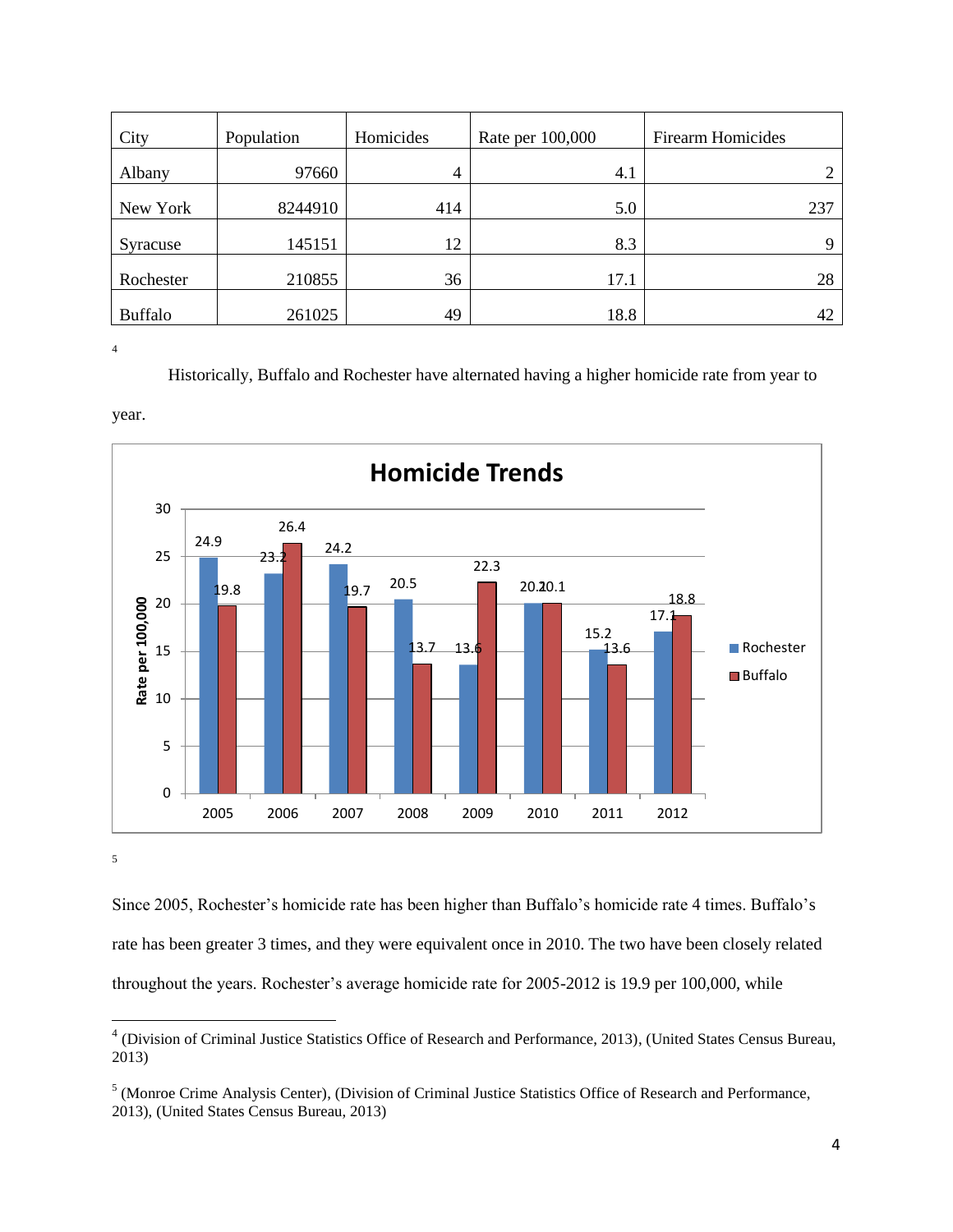Buffalo's average homicide rate for these same years is 19.3. Identifying common characteristics of the two cities may give insight into why these cities have homicide rates that drastically differ from other cities in New York.

#### **United States' Comparisons**

Another interesting point of comparison for homicide rates is regional. Examining homicides by geographical region may lend insight into what Rochester's homicide data really means.



6

 $\overline{\phantom{a}}$ 

Rochester's homicide rate is relatively high compared to most cities in the Western region of the US. If it were not for the outlier Oakland, then Rochester clearly has the highest homicide rate. The average of the all these Western US cities is 13.4, but when Oakland is removed from analysis the average homicide rate becomes 8.5.

 $6$  (Kiro Radio Staff, 2012), (Dean, 2013), (Bulwa & Berton, 2013), (Galik, 2013), (Knowles, 2013), (Division of Criminal Justice Statistics Office of Research and Performance, 2013), (United States Census Bureau, 2013)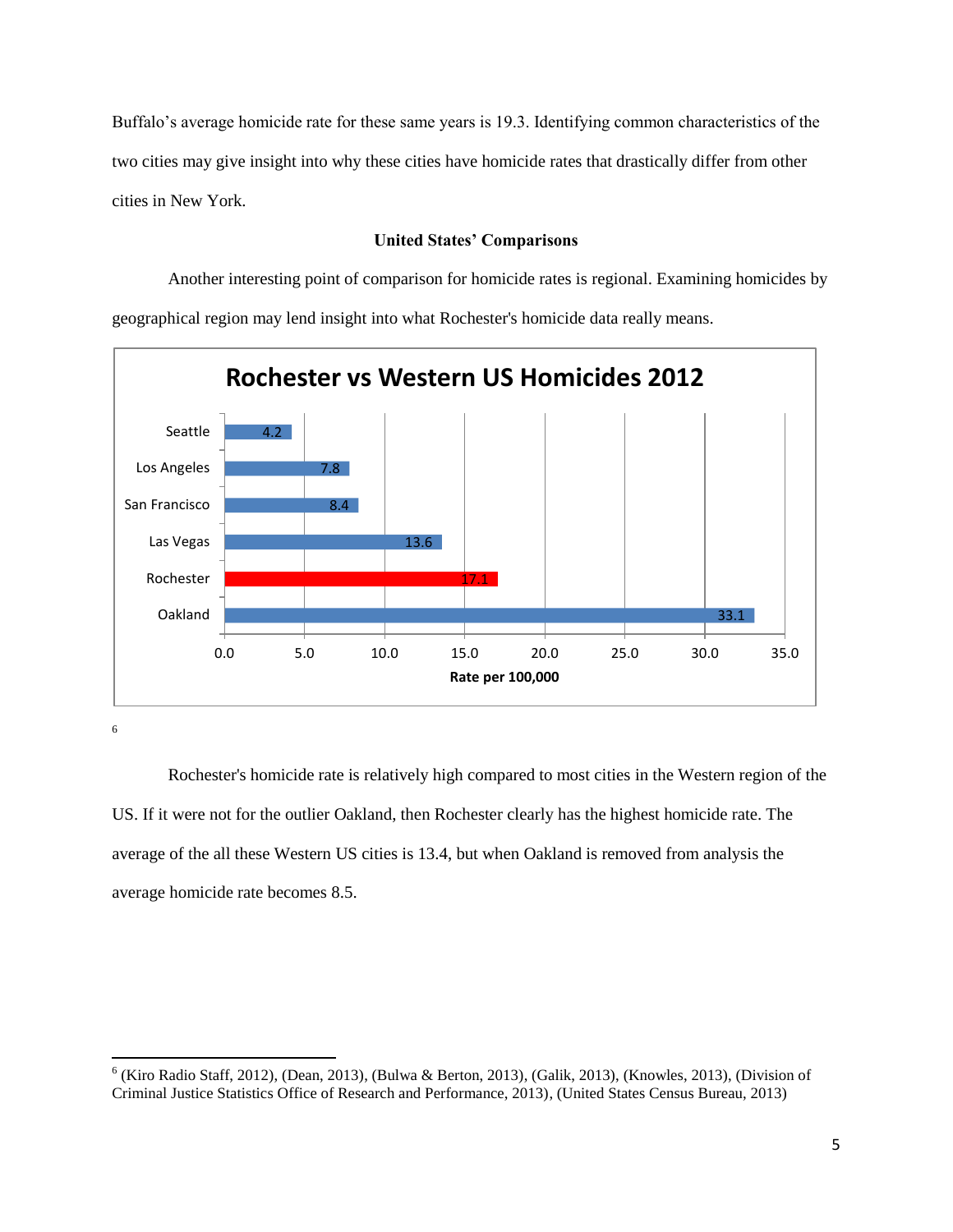

 $\overline{\phantom{a}}$ 

The average homicide rate of these Southern US cities is 19.8 per 100,000 residents. Rochester's 17.1 homicide rate falls slightly below this average. It seems that Rochester has slightly fewer homicides than the average Southern US city.



<sup>&</sup>lt;sup>7</sup> (Tuohy, 2013), (Galik, 2013), (Cameron, 2013), (Turner, 2012), (Eisrer, 2013), (Dean, 2013), (Division of Criminal Justice Statistics Office of Research and Performance, 2013), (United States Census Bureau, 2013)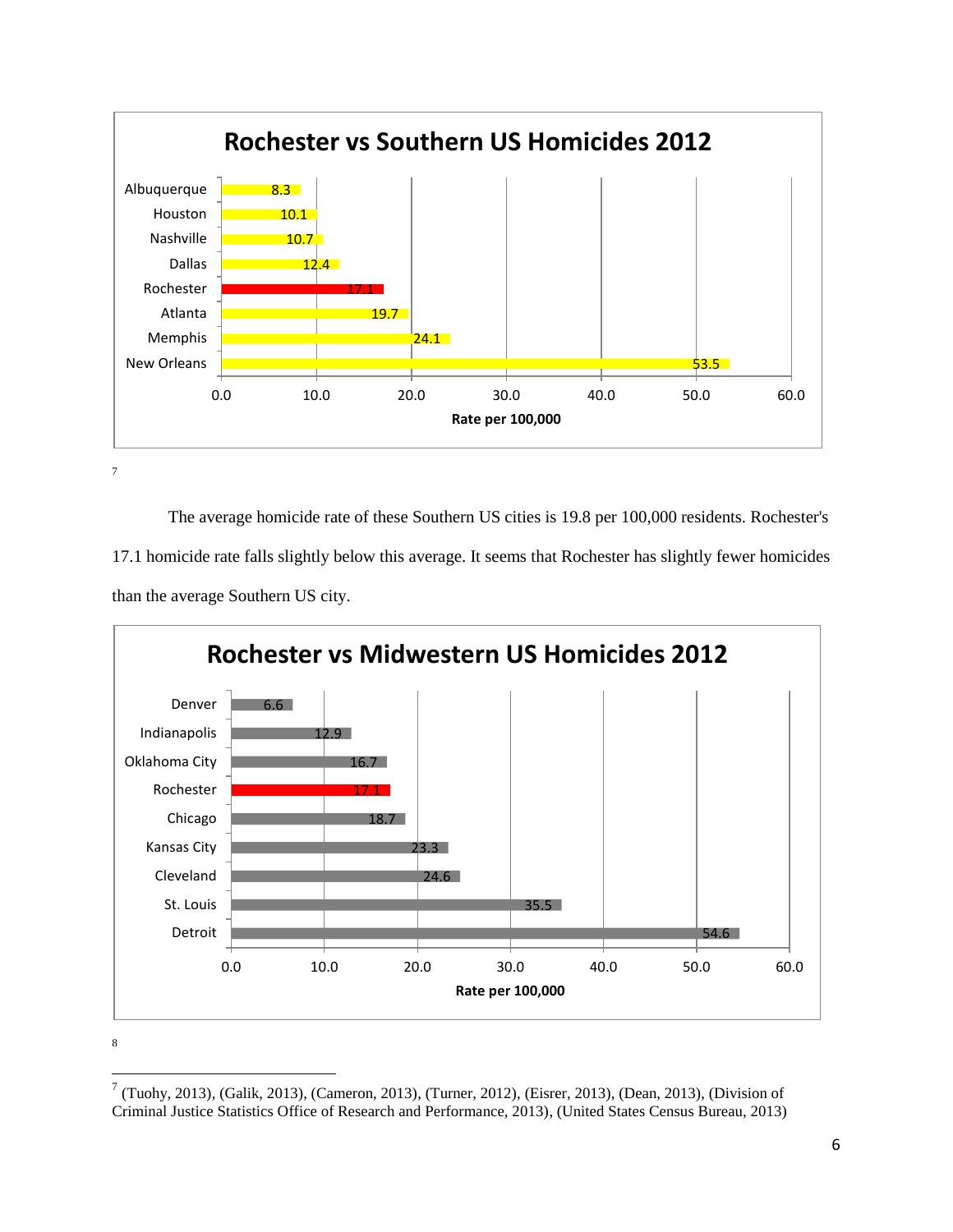When looking at Midwestern US cities, a different story is revealed. Rochester also appears to be on the low end of homicide rates when compared to these cities. These cities have an average homicide rate of 24.1, much higher than Rochester's rate.



9

 $\overline{\phantom{a}}$ 

Rochester seems to be on par with other cities in the Northeastern US. The average homicide rate of these Northeastern US cities is 18.4, and Rochester's homicide rate falls just below this average. While not displayed on the chart, Camden, New Jersey has an astounding homicide rate of 86.7 per 100,000 people (Queally, 2013), (United States Census Bureau, 2013). This rate is far above that of Rochester, and it is an anomaly compared to all of the other examined US cities.

Taken altogether, Rochester's homicide rate is actually lower than the average of these US cities.

The average of the homicide rates in the combined regional cities and the New York cities (excluding

 $8$  (Dean, 2013), (Tuohy, 2013), (Galik, 2013), (Kansas City Missouri Police Department, 2012), (Gurman, 2013), (Division of Criminal Justice Statistics Office of Research and Performance, 2013), (United States Census Bureau, 2013)

 $9$  (Carroll, 2013), (Sheehan, 2013), (Blumgart, 2013), (Metropolitan Police Department, 2013), (Galik, 2013), (Division of Criminal Justice Statistics Office of Research and Performance, 2013), (United States Census Bureau, 2013)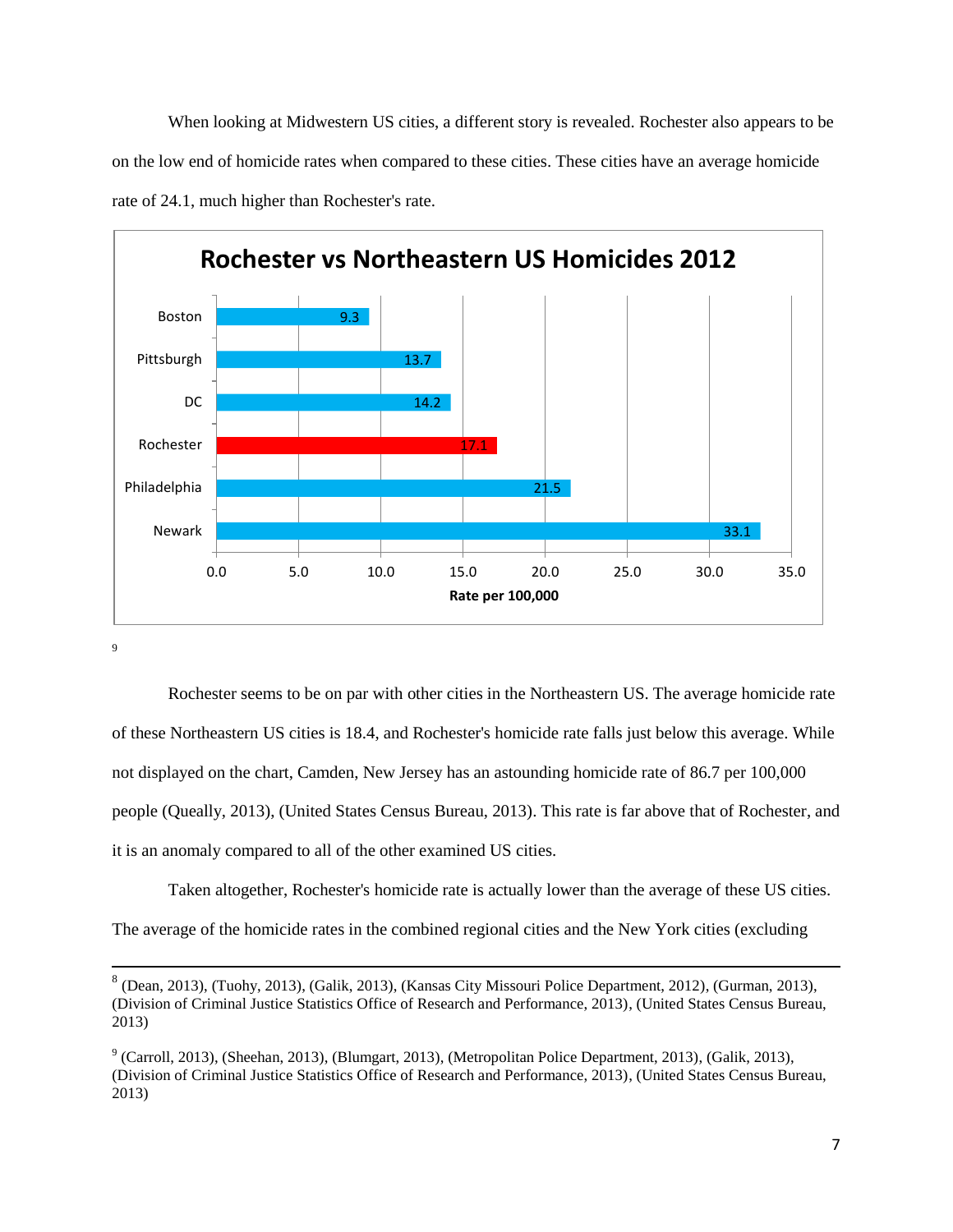Rochester), amounts to 18.7 per 100,000. Compared to other cities in New York, Rochester's homicide rate was quite high, but when examined across the entire US, Rochester's homicide rate is actually slightly lower than many cities. This illustrates the importance of making comparisons across many regions and not limiting data to specific areas.

#### **International Comparisons**

The homicide rate in Rochester may not be abnormal among US cities, but how does it relate to cities in foreign nations?



10

 $\overline{\phantom{a}}$ 

Rochester's homicide rate appears to be drastically greater than the rates of those across Canadian cities. The 2.1 average rate of these cites confirms that Rochester's homicide rate is over 8 times greater than the average of the Canadian cities.

<sup>&</sup>lt;sup>10</sup> (Cabel, 2013), (Pruden, 2013), (Bolan, 2012), (Pagliaro, 2012), (Nease, 2012), (Global News, 2013), (Walsh, 2012), (Statistics Canada, 2012), (Division of Criminal Justice Statistics Office of Research and Performance, 2013), (United States Census Bureau, 2013)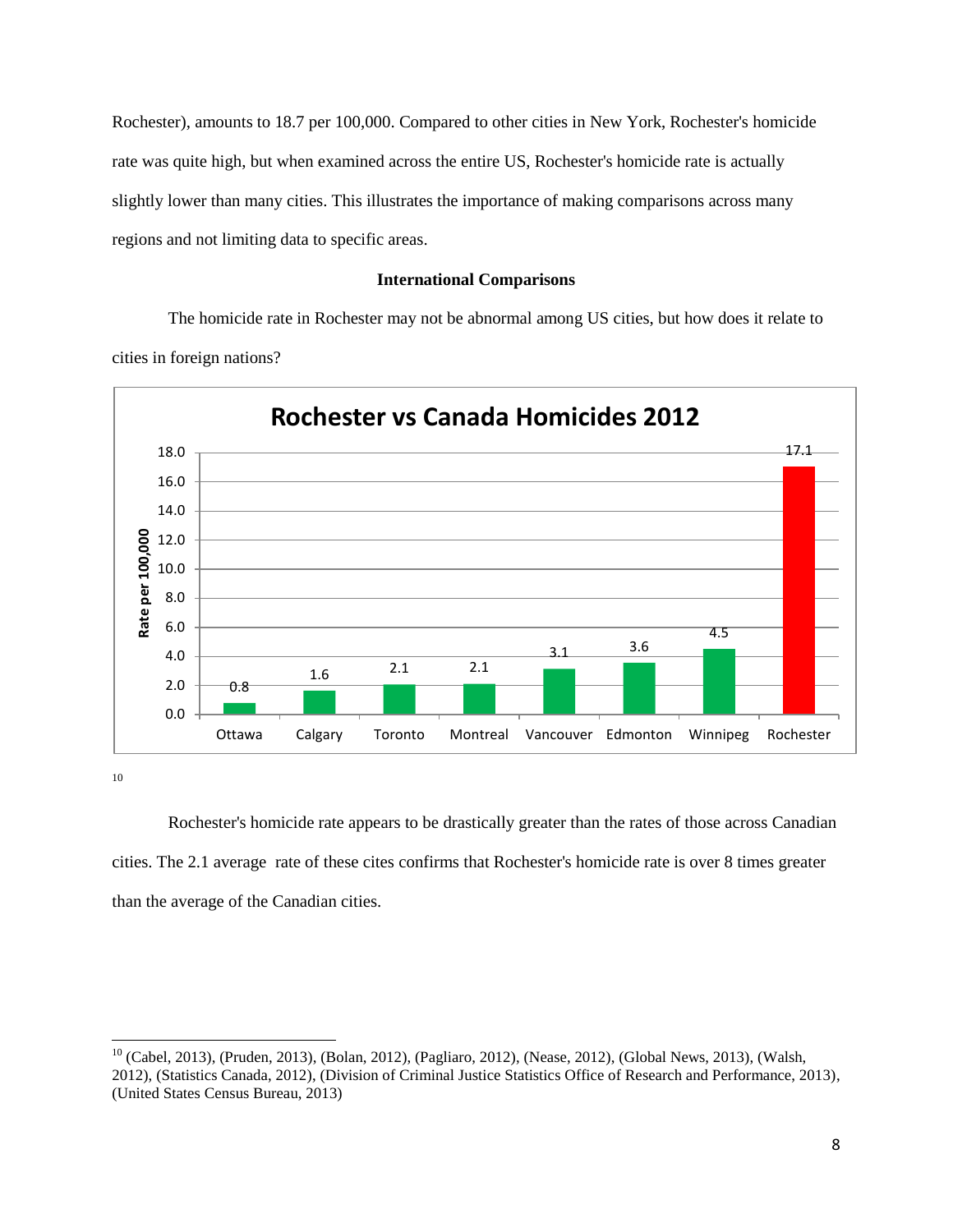

l

The international cities also have relatively low homicide rates. The average rate of these cities is 20.1, which puts Rochester's rate below the international cities. However, when Caracas is removed, the average rate of these cities becomes 4.4. From this perspective, Rochester's rate again sits significantly above the rates of the remaining cities.

#### **Border City Comparisons**

The data presented above seems to indicate that Rochester experiences far more homicides than many cities across the world. So how do other cities in the US compare to cities in neighboring countries? One way to examine this is by comparing the homicide rates of cities along the northern and southern US border to nearby cites in Canada and Mexico. The close proximity of these cites, despite their location in different countries, might lead one to believe that their homicide rates will be similar.

 $11$  (McClelland, 2012), ((Division of Criminal Justice Statistics Office of Research and Performance, 2013), (United States Census Bureau, 2013), (Indian Express, 2012), (Indian Online Pages)

<sup>&</sup>lt;sup>12</sup> Data used for Mumbai, India collected from 2011.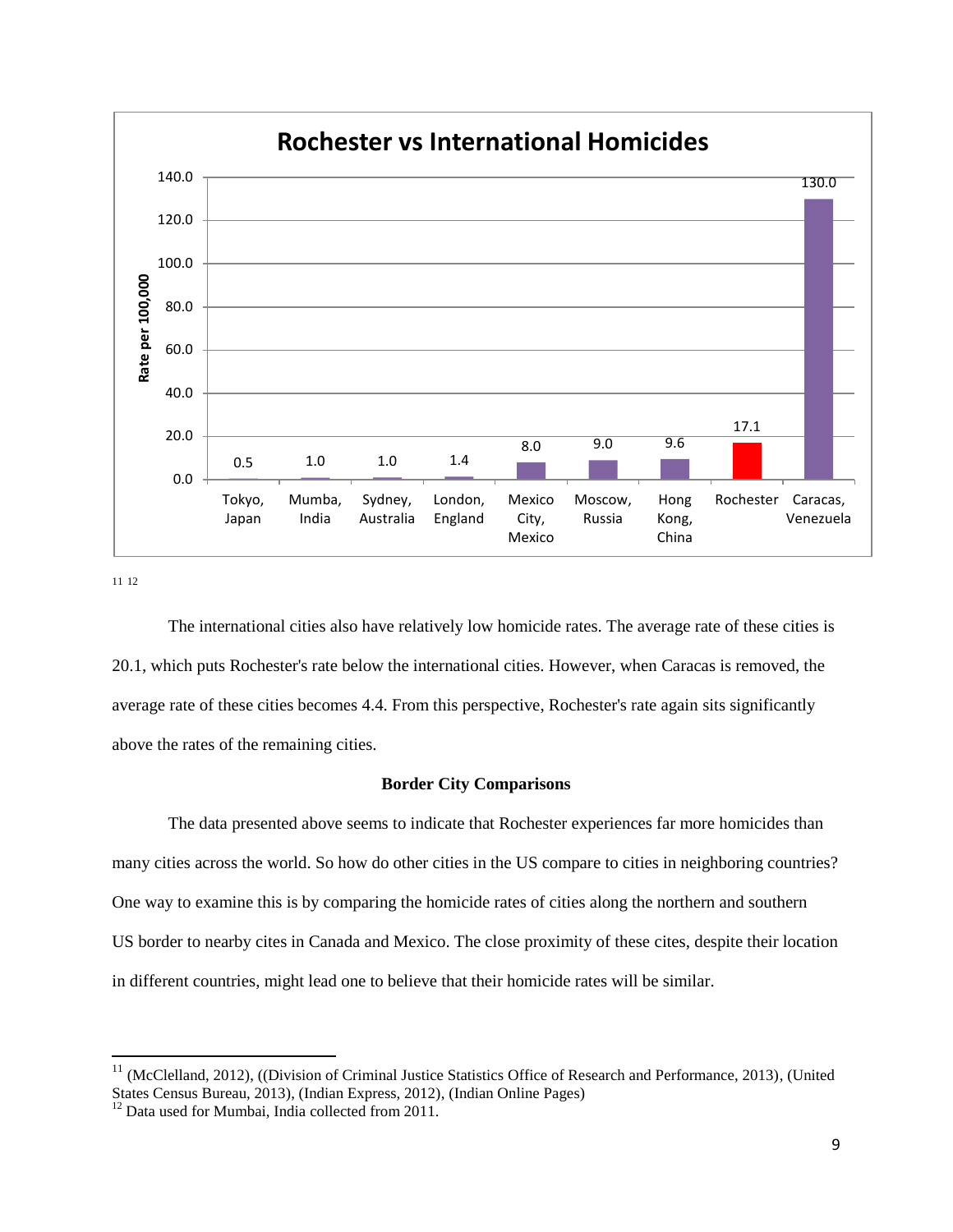

Seattle and Vancouver are 119 miles apart on opposite sides of the US/Canadian border (Google Maps, 2013). Seattle had a slightly higher homicide rate than Vancouver in 2012; however, the numbers are similar enough as to argue that there is no major difference between the two cities.



14

Just 15 miles separate Tijuana and San Diego, yet Tijuana has a homicide rate that is almost 8 times greater than that of San Diego (Google Maps, 2013).

 $\overline{\phantom{a}}$ <sup>13</sup> (Kiro Radio Staff, 2012), (Bolan, 2012), (United States Census Bureau, 2013) (Statistics Canada, 2012)

<sup>&</sup>lt;sup>14</sup> (Leigh), (Davis, 2013), (United States Census Bureau, 2013)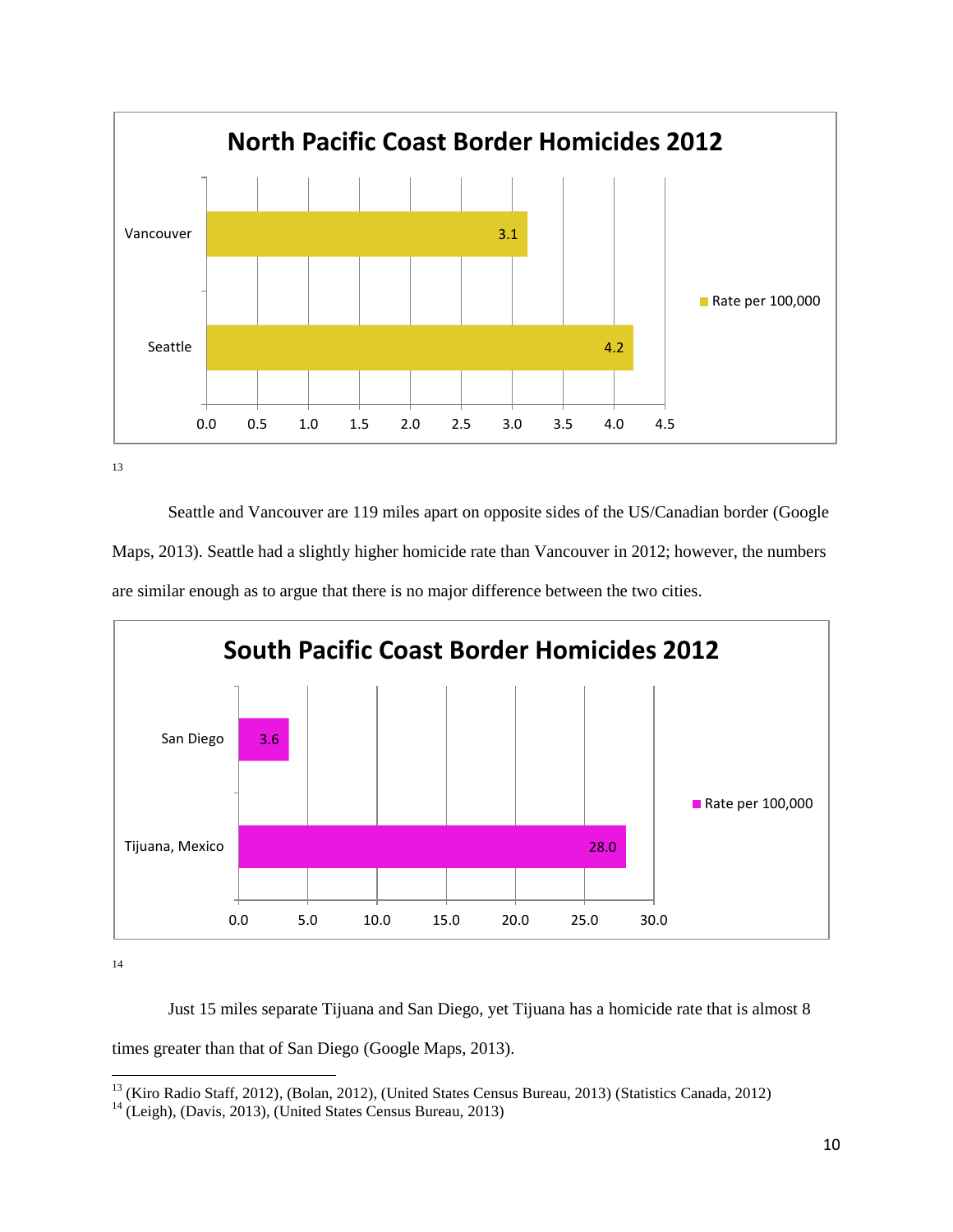

<sup>15</sup>

El Paso and Juarez are only 2.4 miles apart, which makes the difference homicide rates seem even more remarkable (Google Maps, 2013). Juarez has a homicide rate that is 19 times larger than El Paso's homicide rate.



 $\overline{\phantom{a}}$ <sup>15</sup> (Pachico, 2013), (Macias, 2012), (United States Census Bureau, 2013)

<sup>&</sup>lt;sup>16</sup> (Wilhelm, 2013), (Detroit Police Department, 2013), (United States Census Bureau, 2013), (Statistics Canada, 2012)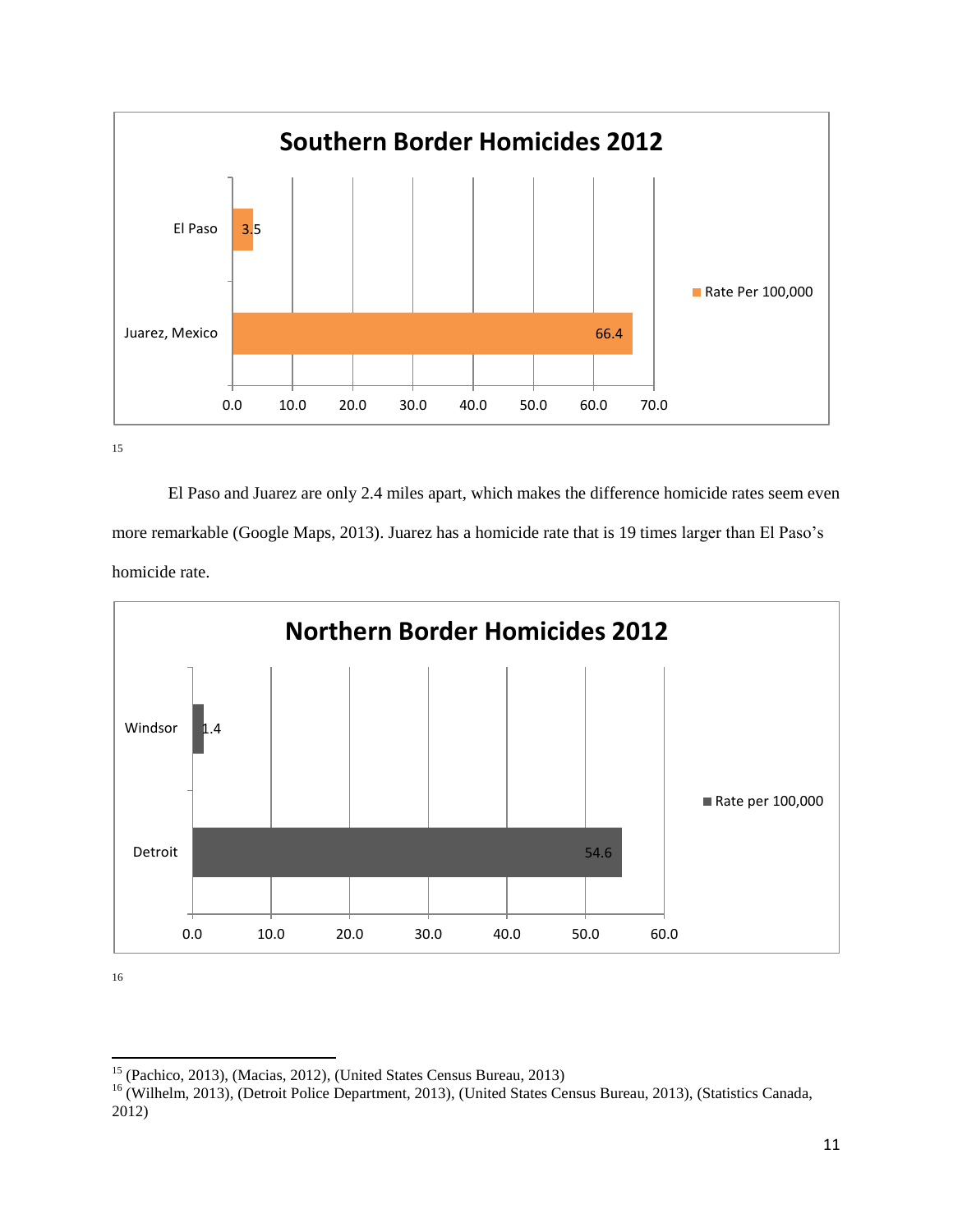The opposite situation seems to occur when comparing the US to Canada. The US city of Detroit has a homicide rate that is 39 times greater than the rate of the Canadian city, Windsor. The two cities are separated by 4 miles (Google Maps, 2013).



17

 $\overline{\phantom{a}}$ 

Again, Rochester has a much higher homicide rate than the neighboring city of Toronto. The two cities are 95 miles apart, but Rochester has a homicide rate that is over 8 times larger than Toronto's rate (Google Maps, 2013).

Comparing US cities to nearby cities in bordering countries reveals an interesting pattern. The selected cities in the US seem to have a much lower homicide rate than those in Mexico, but the US cities have much higher homicide rates than that of the cities in Canada. The one exception may be Seattle and Vancouver, as Seattle's rate is only slightly larger than Vancouver's rate. These observations could have multiple implications. Does this mean that the Mexican and Canadian border cities represent two extremes, while the US border city rates lie in the middle? Or perhaps the selected cities are anomalies, and the situation between Seattle and Vancouver is more representative of all cities. Regardless, the large

 $17$  (Pagliaro, 2012), (Division of Criminal Justice Statistics Office of Research and Performance, 2013), (Statistics Canada, 2012), (United States Census Bureau, 2013)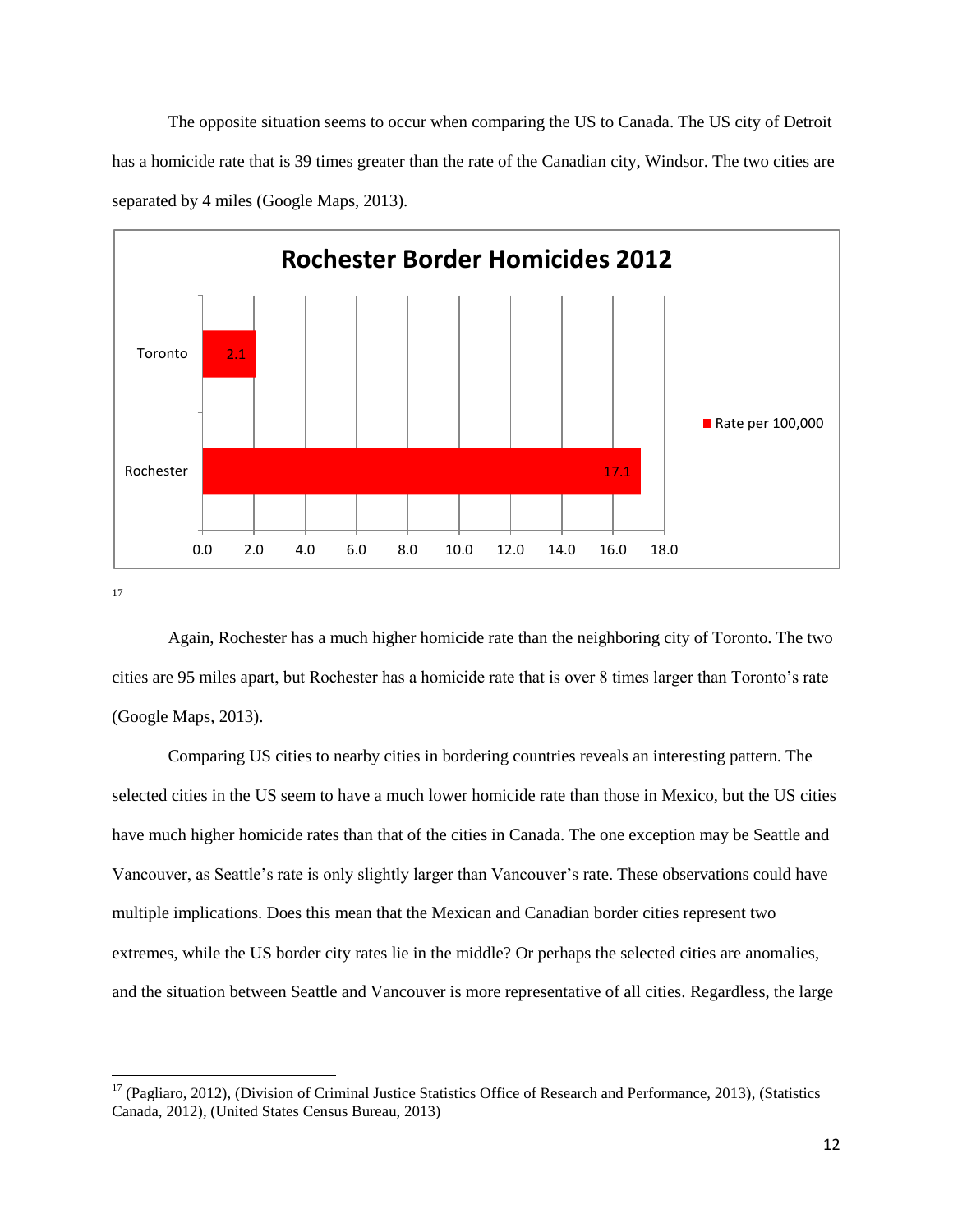differences between rates at the northern and southern borders raise some interesting questions about homicide rates in North American cities.

#### **US Firearm Homicides 2012** 100 <sup>75</sup> <sup>78</sup> <sup>83</sup> <sup>86</sup> <sup>86</sup> <sup>88</sup> 90 80 66 70 56 57 54.6 60 50 50 40 **Percentage Firearm Homicides**  $23.3 - 18.8$ 30  $17.1$ 20 Homicide Rate per 100,000 4.1 6.6 5.0 8.4 8.3 4.2 10  $\Omega$ San Krancisco New York City tansas city Rockester Buffalo co duse Detroit Denyer Seattle

### **Firearm Homicides**

In the United States, firearms account for the majority of homicides, therefore, looking at homicides by firearm can be useful.

18

 $\overline{\phantom{a}}$ 

Data collected on firearm fatalities implicates that guns have a large impact on homicides in cities across the US. In each city, at least half of all homicides were committed with a firearm of some type. Excluding Rochester, the average percentage of homicides committed with a firearm is 72. In 2012, Rochester experienced 36 homicides, 28 of which were due to a shooting (Division of Criminal Justice Statistics Office of Research and Performance, 2013). Rochester's 78 percent of homicides due to firearms is slightly higher than the average of these other cities.

On a larger scale, it is interesting to compare the frequency of firearm homicides amongst nations. Does the United States have more firearm homicides than nations around the world? Due to the limited availability of data, statistics used to compare different countries ranges from 2008 to 2010.

<sup>&</sup>lt;sup>18</sup> (Kansas City Missouri Police Department, 2012), (Detroit Police Department, 2013), (Kiro Radio Staff, 2012), (Gurman, 2013), (Bulwa & Berton, 2013), (Division of Criminal Justice Statistics Office of Research and Performance, 2013), (United States Census Bureau, 2013)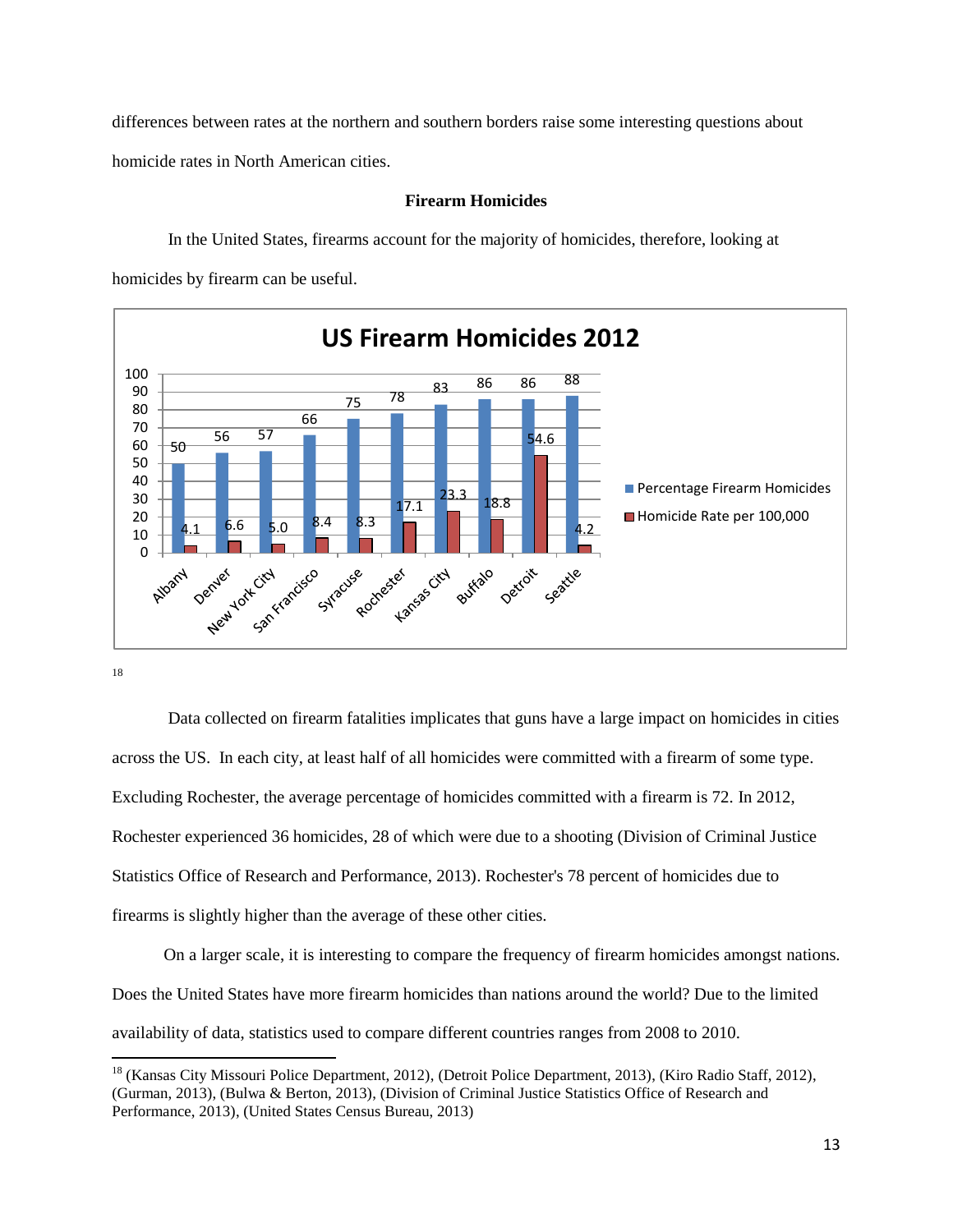

 $\overline{\phantom{a}}$ 

Looking at this data, the US seems to rank near the top for both homicide rate and parentage of firearm homicides. The average homicide rate for these countries, excluding the United States, is 10.1 per 100,000 people. When Venezuela is eliminated the average homicide rate becomes 4.5, and when Mexico is removed, the average rate is 1.5. The US homicide rate of 4.8 ranks towards the higher end in each scenario. The average percentage of firearm deaths for all of the countries, excluding the US, is 28 percent. If Venezuela's 80 percent is removed the new average is 20 percent, and when Mexico's 55 percent is excluded the average becomes 14 percent. In the US, the percentage of homicides committed with a firearm was 68 percent. The US percentage of firearm homicides ranks above every country's percentage except Venezuela, and while being somewhat comparable to Mexico, the percentage of homicides due to firearms in the US was far above that of the remaining countries.

<sup>&</sup>lt;sup>19</sup> (United Nations Office on Drugs and Crime, 2011)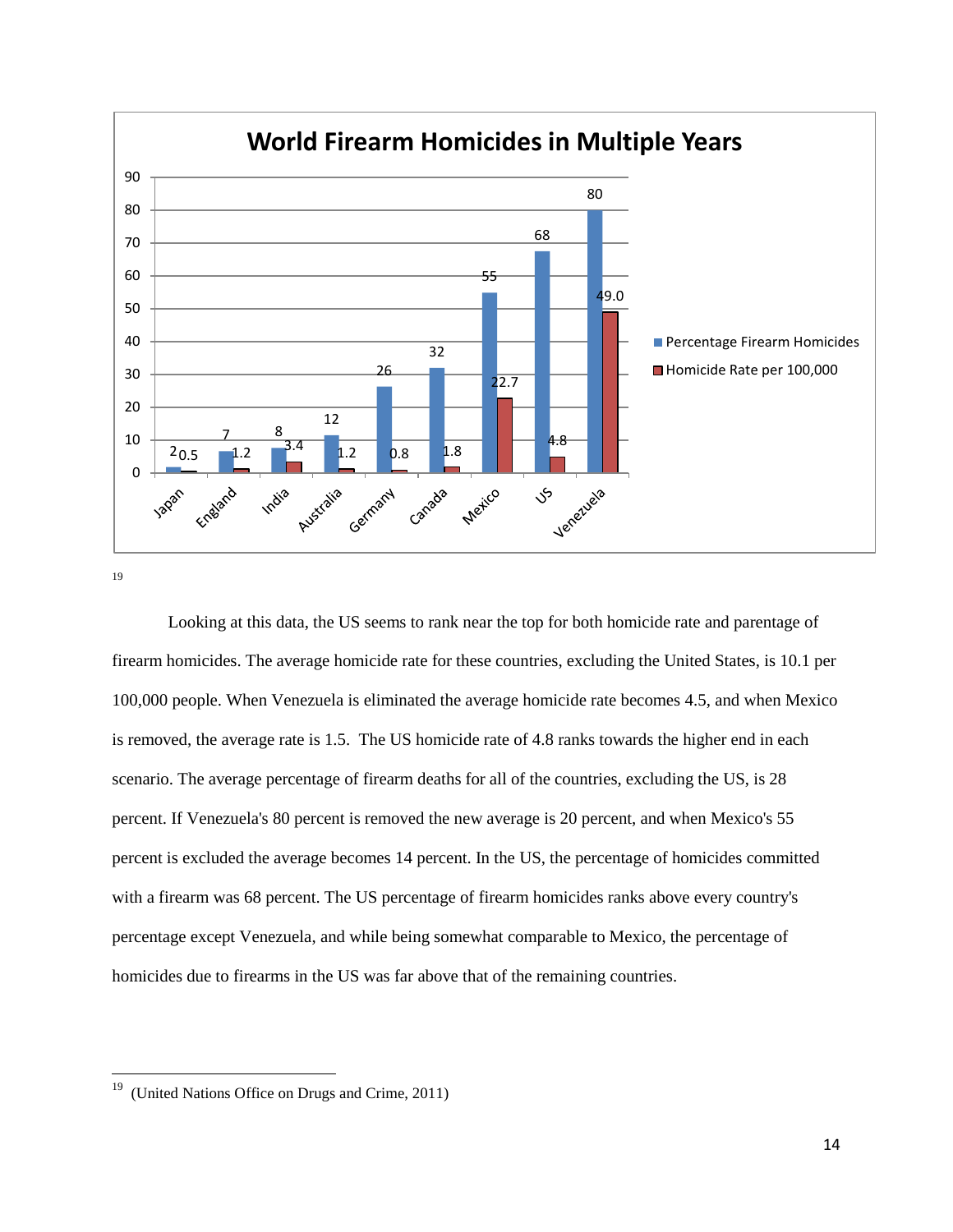#### **Availability of Data**

News outlets and politicians have barraged the public with homicide statistics in order to argue their views. Many have attempted to confirm this data only to find that it is much harder than expected to find recent, reliable homicide statistics. The FBI's Uniform Crime Reports<sup>20</sup> offer a comprehensive crime data for the country based on police reports, however, data for 2012 will likely not be released for several months. Some police departments make their statistics easily accessible to the public through their websites, but often the data is not made available until months later. As a result, many independent organizations and individuals have taken the initiative to track homicides throughout their community and the nation. One of these is the Los Angeles Times Homicide  $Report<sup>21</sup>$  which tracks homicides in Los Angeles County. The website allows users to view the victim's photo, their name, and the circumstances surrounding their death. It is also possible to locate the place of their murder on a map of the county. Data from 2007-2012 is also compiled to compare causes of death, characteristics of victims, and more (Ardalani, et al., 2013). Another source has compiled a database which has tracked gun deaths in the US since December 14, 2012, when 26 people were killed by firearm in Newton, Connecticut.<sup>22</sup> The homicides are mapped across the country and information on each individual victim can also be viewed. It is also possible to search for victims by location, gender, age, and date of the victim's death (Kirk & Kois, 2013). Rochester also has a similar resource available through the *Democrat and Chronicle. 23* Homicides in the Rochester area are tracked and mapped; in addition, information about victim and the circumstances surrounding the death are available. Once an incident is selected, it is even possible to track whether an arrest and conviction were made for the homicide. Data includes homicides from 2007 to present (Democrat and Chronicle, 2013).

l

 $^{20}$  http://www.fbi.gov/about-us/cjis/ucr/ucr

 $^{21}$  http://projects.latimes.com/homicide/blog/page/1/

<sup>22</sup>

http://www.slate.com/articles/news\_and\_politics/crime/2012/12/gun\_death\_tally\_every\_american\_gun\_death\_since \_newtown\_sandy\_hook\_shooting.html

<sup>&</sup>lt;sup>23</sup> http://rocdocs.democratandchronicle.com/map/rochester-homicides?keywords=homicide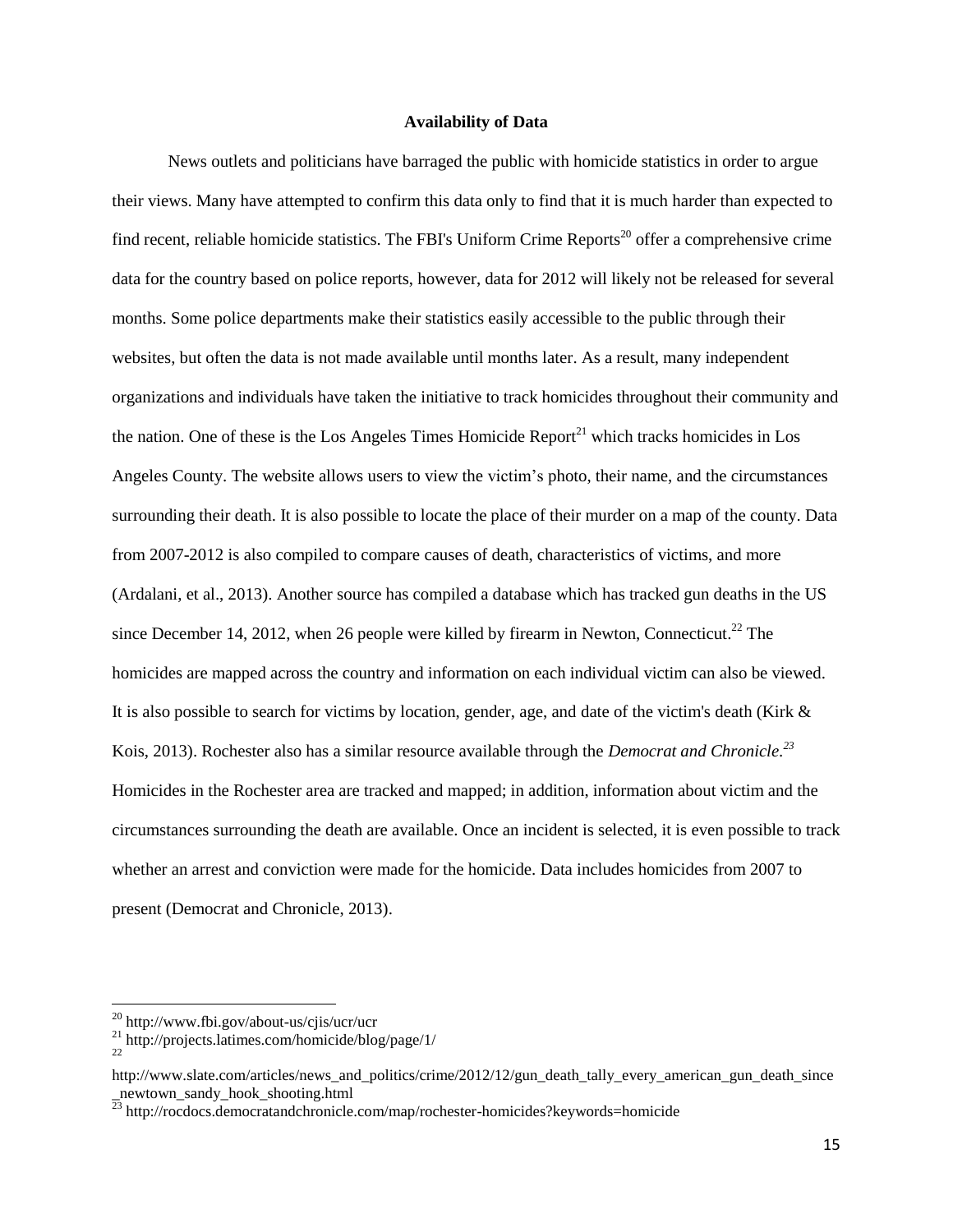Comparing Rochester's homicide statistics to those in other cities allows one to gain some perspective on homicides in the city. In comparison to cities across the US, Rochester's rates are nothing alarming, but when examined next to other cities in New York, Rochester's rate stands as one of the highest. Having one of the highest homicide rates in the state is certainly concerning, but when it comes to homicides, even being average compared to the rest of the country is unsettling for residents of any city. This data can be used to make public officials aware of the need make efforts to discover why these homicides are occurring. In order to lower the number of homicides committed in the area, the underlying causes of these deaths must first be determined. Only after this occurs can law enforcement develop police practices that will have the greatest chance at reducing homicides.

#### **Conclusion**

This paper presents a straightforward look at homicide rates across a selection of cities. Assembling the data began simply as a way of filling time between Bowl Games in a New Year, but now it seems that considering the information carefully can have much more profound implications.

First, it makes us confront the great variation in rates of homicide across cities in the US and around the world. The significance of that finding cannot be overstated. Variability is the essential element to all of science. Without it there is nothing to explain.

That gets us to the second major point to be drawn from the data presented here: We should seek to explain the large variation we find in homicide rates. Our focus on murder as an act of individuals may sometimes distract us from trying to understand the large variation across communities. But those explanations, important as they are, are not likely to come easily. That much is clear from the many explanations of murder's decline in New York City since the mid-1990s. But science dictates that we should not be deterred by complexity.

Finally, if we can explain it or even some of it, it may follow that we can change it, and it certainly follows that we should try. That of course, converts the great mystery to the great purpose and sets an agenda for which the New Year's Day homicide tally has more significance than may have been immediately evident as we collected this information.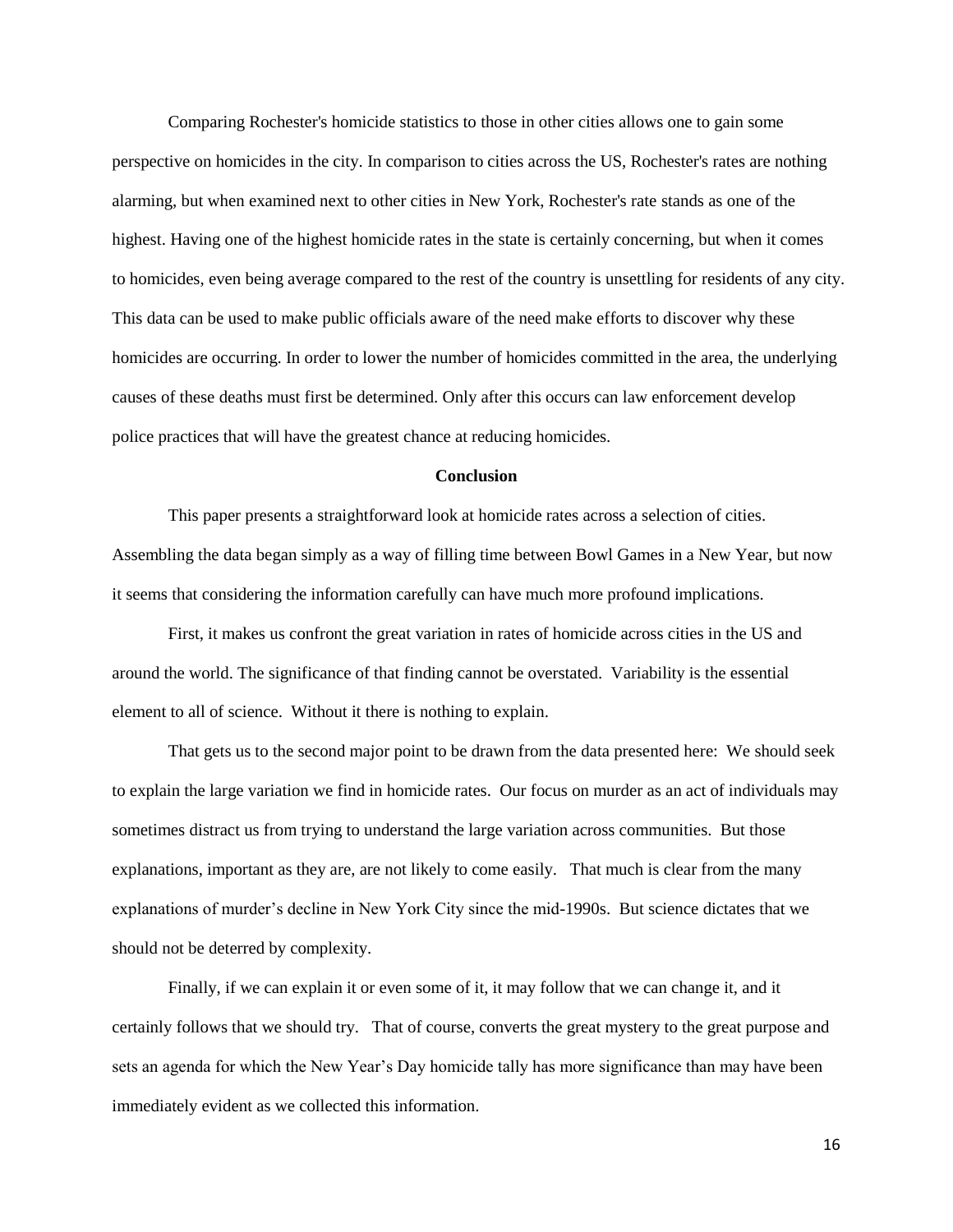#### References

- Ardalani, S., Garvey, M., Suh Lauder, T., Moore, M., Pesce, A., Poindexter, S., . . . Welsh, B. (2013). *The Homicide Report*. Retrieved from Los Angeles Times: http://projects.latimes.com/homicide/blog/page/1/
- Blumgart, J. (2013, January 9). *Why Do Murder Rates Spike in Some Cities and Plummet In Others?* Retrieved from Next City: http://nextcity.org/daily/entry/why-murder-rate-spike-in-some-citiesand-plummet-in-others
- Bolan, K. (2012, December 29). *Year in Review: 2012 a tough year for Metro Vancouver gangsters*. Retrieved from The Vancouver Sun: http://www.vancouversun.com/news/Year+Review+2012+tough+year+Metro+Vancouver+gangs ters/7753633/story.html
- Bulwa, D., & Berton, J. (2013, January 12). *Bay Area homicide rate rises in 2012*. Retrieved from San Francisco Chronicle: http://www.sfgate.com/news/article/Bay-Area-homicide-rate-rises-in-2012- 4189892.php#page-1
- Cabel, E. (2013, January 10). *Local News Briefs*. Retrieved from The Uniter: http://uniter.ca/view/8588/
- Cameron, S. (2013, January 11). *Atlanta sees 2nd lowest homicide rate in 50 years*. Retrieved from WRBL News: http://www2.wrbl.com/news/2013/jan/11/atlanta-sees-2nd-lowest-homicide-rate-50-years-ar-5349253/
- Carroll, M. (2013, January 1). *Homicides decrease in Boston for third straight year*. Retrieved from The Boston Globe: http://www.bostonglobe.com/metro/2013/01/01/homicides-track-fall-boston-forthird-straight-year/KKOmMsHDQcyS89vrBGtVUO/story.html
- Davis, K. (2013, January 13). *Murder Rises Second Year in a Row*. Retrieved from The San Diego Union-Tribune: http://www.utsandiego.com/news/2013/jan/13/tp-murder-rises-second-year-in-row/
- Dean, B. (2013, January 13). *Oklahoma City police chief cites gangs, drugs for increase in deadly violence* . Retrieved from NewsOk: http://newsok.com/oklahoma-city-police-chief-cites-gangsdrugs-for-increase-in-deadly-violence/article/3745445
- Democrat and Chronicle. (2013). *RocDocs*. Retrieved from Democrat and Chronicle: http://rocdocs.democratandchronicle.com/map/rochester-homicides?keywords=homicide
- Detroit Police Department. (2013, January 3). Retrieved from The Detroit News: http://www.detroitnews.com/article/20130103/SPECIAL01/130103001
- Division of Criminal Justice Statistics Office of Research and Performance. (2013). *Crime, Arrest and Firearm Activity Report.* January.
- Eisrer, T. (2013, January 3). *Dallas sees rise in murders but 2012 total among lowest in decades*. Retrieved from The Dallas Morning News: http://www.dallasnews.com/news/communitynews/dallas/headlines/20130102-dallas-sees-rise-in-murders-but-2012-total-among-lowest-indecades.ece
- Federal Bureau of Investigaions. (2011). *Murder*. Retrieved from Uniform Crime Reports: http://www.fbi.gov/about-us/cjis/ucr/crime-in-the-u.s/2011/crime-in-the-u.s.-2011/violentcrime/murder
- Federal Bureau of Investigations. (2012). *Crime in the United States 2011.* Retrieved from FBI Uniform Crime Reports: http://www.fbi.gov/about-us/cjis/ucr/crime-in-the-u.s/2011/crime-in-the-u.s.- 2011/tables/table-1
- Galik, L. (2013, January). *America's 10 Deadliest Cities 2012* . Retrieved from Policymic: http://www.policymic.com/articles/22686/america-s-10-deadliest-cities-2012
- Global News. (2013, January 2). *Montreal's murder rate remains steady for 2012*. Retrieved from Global Montreal:

http://www.globalmontreal.com/montreals+murder+rate+remains+steady+for+2012/6442780980/ story.html

Google Maps. (2013). *Distance Measurement Tool.*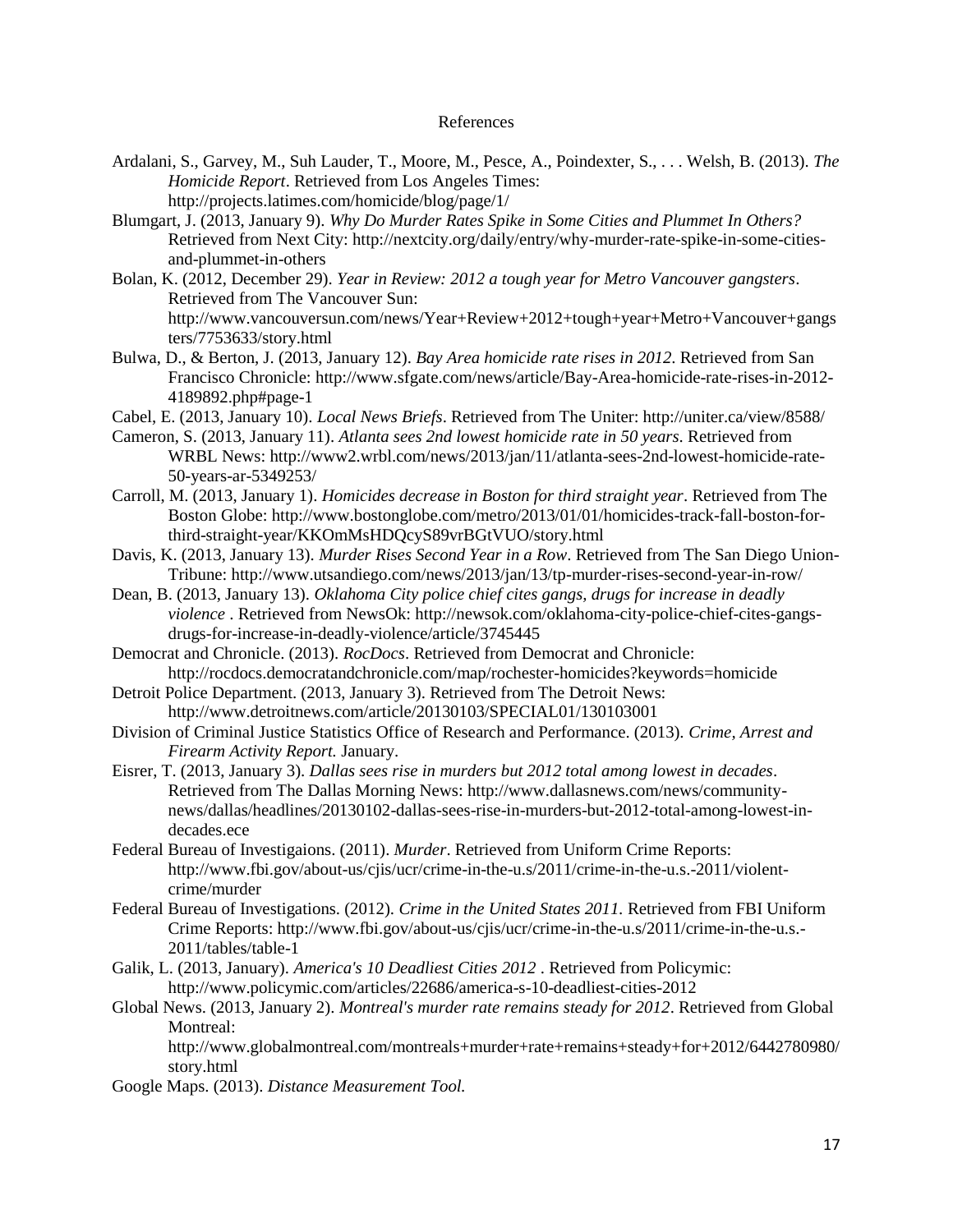- Gurman, S. (2013, January 15). *More than half of Denver's 2012 homicides were gun-related*. Retrieved from The Denver Post: http://www.denverpost.com/news/ci\_22374163/more-than-half-denvers-2012-homicides-were-gun
- Huffington Post. (2012, 12 29). *Huffington Post Chicago*. Retrieved from Huffington Post: http://www.huffingtonpost.com/2012/12/29/chicago-homicide-rate-new-york\_n\_2378073.html
- Indian Express. (2012, January 11). *Marginal dip in murders in Mumbai but spurt in elderly killings*. Retrieved from The Indian Express: http://www.indianexpress.com/news/marginal-dip-inmurders-in-mumbai-but-spurt-in-elderly-killings/898346/0
- Indian Online Pages. (n.d.). *Mumbai's Population 2012*. Retrieved from Indian Online Pages: http://www.indiaonlinepages.com/population/mumbai-population.html
- Kansas City Missouri Police Department. (2012, December 31). *Daily Homicide Analysis*. Retrieved from City of Kansas City Missouri:
- http://www.kcmo.org/idc/groups/police/documents/police/final2012dailyhomicideanalysis.pdf Kelleher, J. B., & Allen, J. (2012, December 29). *Chicago Homicide Rate Spikes, While New York's*
- *Plummets*. Retrieved from Huffington Post: http://www.huffingtonpost.com/2012/12/29/chicagohomicide-rate-new-york\_n\_2378073.html
- Kirk, C., & Kois, D. (2013, January 21). *How Many People Have Been Killed by Guns Since Newtown?* Retrieved from Slate: http://www.slate.com/articles/news\_and\_politics/crime/2012/12/gun\_death\_tally\_every\_american \_gun\_death\_since\_newtown\_sandy\_hook\_shooting.html
- Kiro Radio Staff. (2012, December 28). *Seattle murder rate slows after deadly surge early in year*. Retrieved from My Northwest: http://mynorthwest.com/11/2162963/Seattle-murder-rate-slowsafter-deadly-surge-early-in-year
- Knowles, D. (2013, January 8). *Crime rate in Los Angeles falls for 10th straight year, making it the safest big city in America, but cell phone thefts are way up*. Retrieved from New York Daily News: http://www.nydailynews.com/news/crime/los-angeles-crime-rate-falls-10th-straight-year-article-1.1235916
- Legal Dictionary. (2013). *Homicide*. Retrieved from Legal Dictionary: http://legaldictionary.thefreedictionary.com/homicide
- Leigh, W. K. (n.d.). *Facts About Tijuana Mexico*. Retrieved from USA Today: http://traveltips.usatoday.com/tijuana-mexico-101228.html
- Macias, V. (2012, December 29). *Top Stories for 2012*. Retrieved from KFox-TV: www.kfoxtv.com/news/news/top-stories-2012/nThwR/
- McClelland, E. (2012, August 2). *Opinion: The Deadliest Global City*. Retrieved from NBC Chicago: http://www.nbcchicago.com/blogs/ward-room/The-Deadliest-Global-City-163874546.html
- Metropolitan Police Department. (2013, January). *District Crime Data at a Glance*. Retrieved from The District of Columbia Metropolitan Police Department: http://mpdc.dc.gov/page/district-crimedata-glance
- Monroe Crime Analysis Center. (n.d.). *Upstate New York Homicide Rates.* Monroe Crime Analysis Center.
- Nease, K. (2012, December 31). *Gang activity spilling over into homicide investigations*. Retrieved from CBC News: http://www.cbc.ca/news/canada/ottawa/story/2012/12/07/ottawa-homicide-2012 wrap-major-crime.html
- Pachico, E. (2013, January 4). *Juarez Murder Rate Reaches 5-Year Low*. Retrieved from In Sight Crime: http://www.insightcrime.org/news-analysis/juarez-murder-rate-reaches-5-year-low
- Pagliaro, J. (2012, December 30). *Toronto sees uptick in firearm homicides in 2012*. Retrieved from The Star: http://www.thestar.com/news/gta/crime/article/1308645--toronto-sees-uptick-in-firearmhomicides-in-2012
- Pruden, J. G. (2013, January 2). *Edmonton's 29 homicides a grim total for 2012*. Retrieved from Edmonton Journal: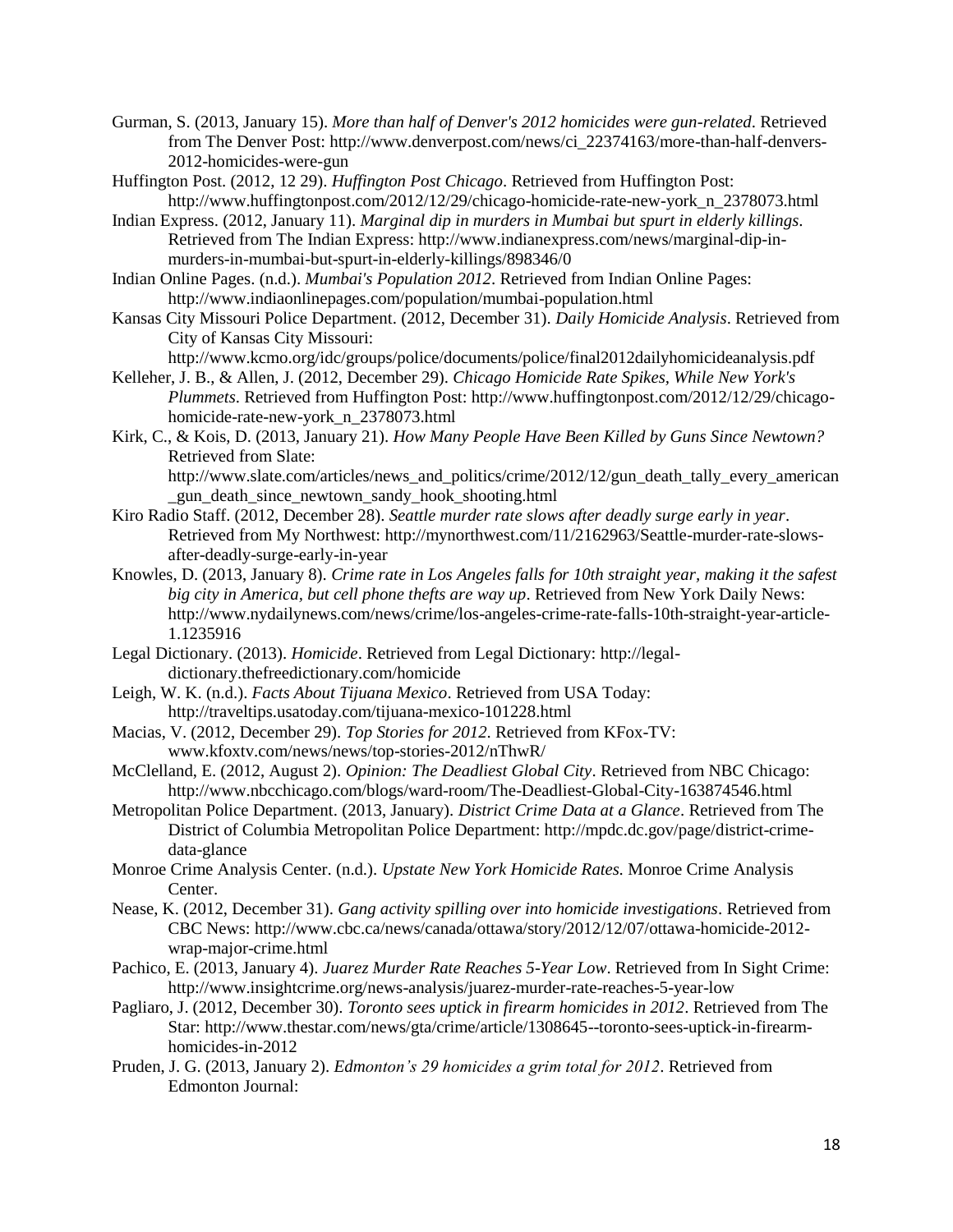http://www.edmontonjournal.com/news/Edmonton+homicides+grim+total+2012/7762982/story.h tml

- Queally, J. (2013, Janary 1). *N.J.'s homicide total dips for first time since 2009* . Retrieved from NJ.com: http://www.nj.com/news/index.ssf/2013/01/njs\_homicide\_total\_dips\_for\_fi.html
- Sheehan, A. (2013, January 1). *2012 Homicides Drop In Pittsburgh, Rise In Suburbs*. Retrieved from CBS Pittsburgh: http://pittsburgh.cbslocal.com/2013/01/01/2012-homicides-drop-in-pittsburghrise-in-suburbs/
- Statistics Canada. (2012). *Census Profile*. Retrieved from Statistics Canada: http://www12.statcan.gc.ca/census-recensement/2011/dp-pd/prof/index.cfm?Lang=E
- Tuohy, J. (2013, January 3). *Marion County finishes 2012 with 112 homicides*. Retrieved from Indystar: http://www.indystar.com/article/20130103/NEWS02/130103038/Marion-County-finishes-2012- 112-homicides
- Turner, A. (2012, December 31). *HPD calls Houston's 2012 murder total 'incredibly low'*. Retrieved from Houston Chronicle: http://www.chron.com/news/houston-texas/houston/article/HPD-calls-Houston-s-2012-murder-total-incredibly-4158736.php
- United Nations Office on Drugs and Crime. (2011). *Global Study on Homicide.* Vienna: United Nations Office on Drugs and Crime.
- United States Census Bureau. (2013, January 10). *State and County Quick Facts*. Retrieved from United States Census Bureau: http://quickfacts.census.gov/qfd/states/36000.html
- Walsh, C. (2012, December 23). *Calgary murder rate up in 2012, but down significantly from 5 years ago*. Retrieved from Beacon News: http://beaconnews.ca/blog/2012/12/calgary-murder-rate-upin-2012-but-down-significantly-from-5-years-ago/
- Wilhelm, T. (2013, January 3). *'We've Lost Respect for Each other'*. Retrieved from The Windsor Star: http://blogs.windsorstar.com/2013/01/03/crime-stats-paint-bleak-portrait-of-detroit/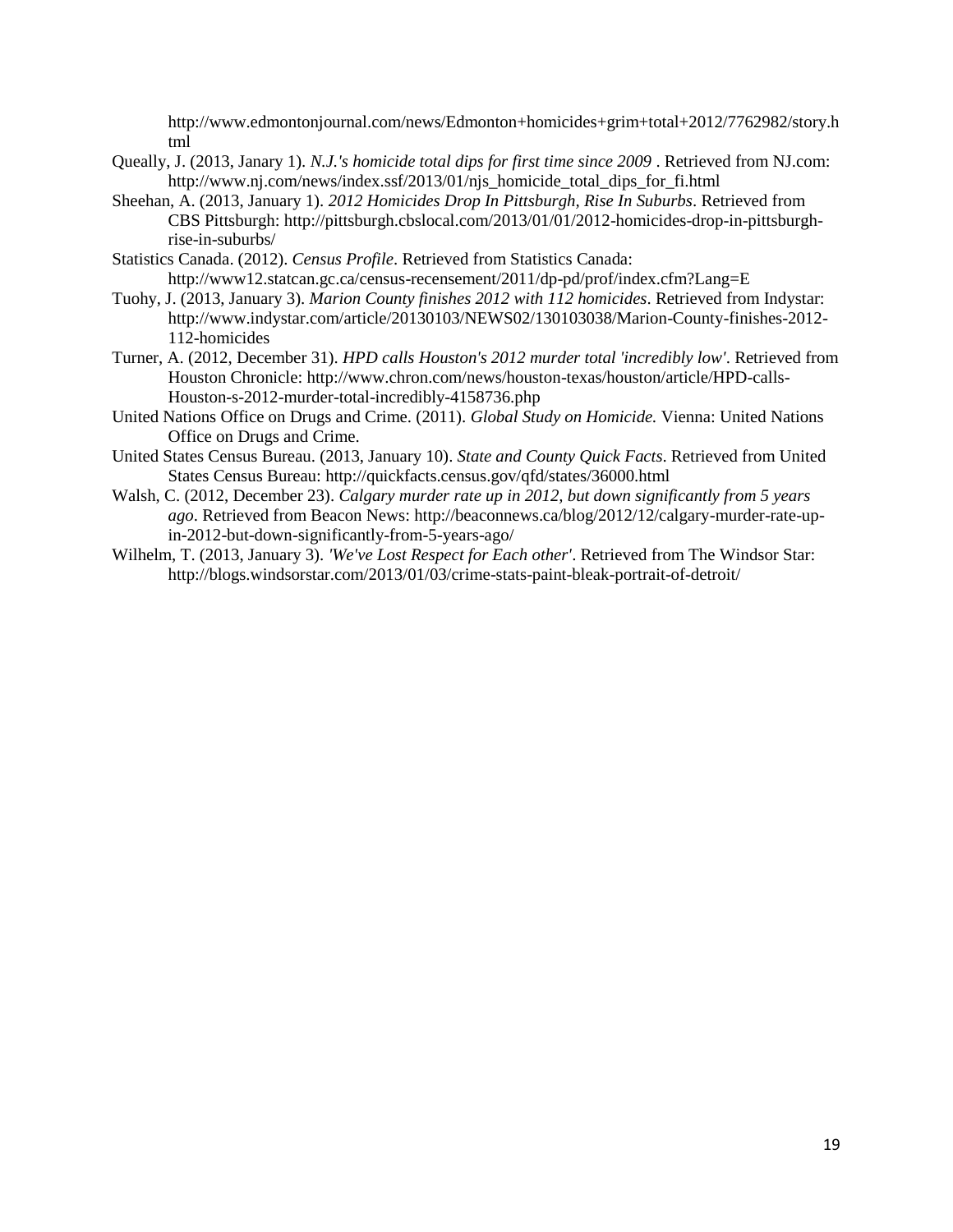|  | <b>City Data</b> |
|--|------------------|
|--|------------------|

| <b>City</b>      | Population   | <b>Homicides</b> | Rate per<br>100,000 | <b>Firearm</b><br><b>Homicides</b> | <b>Percentage Firearm</b><br><b>Homicides</b> |
|------------------|--------------|------------------|---------------------|------------------------------------|-----------------------------------------------|
| Albany           | 97,660.00    | $\overline{4}$   | 4.1                 | $\sqrt{2}$                         | 0.50                                          |
|                  |              |                  |                     |                                    |                                               |
| Albuquerque      | 552,804.00   | 46               | 8.3                 |                                    |                                               |
| Atlanta          | 432,427.00   | 85               | 19.7                |                                    |                                               |
|                  |              |                  |                     |                                    |                                               |
| <b>Baltimore</b> | 619,493.00   | 217              | 35.0                |                                    |                                               |
| <b>Boston</b>    | 625,087.00   | 58               | 9.3                 |                                    |                                               |
| <b>Buffalo</b>   | 261,025.00   | 49               | 18.8                | 42                                 | 0.86                                          |
| Calgary          | 1,096,833.00 | 18               | 1.6                 |                                    |                                               |
| Camden           | 77,283       | 67               | 86.7                |                                    |                                               |
| Chicago          | 2,707,120.00 | 506              | 18.7                |                                    |                                               |
|                  |              |                  |                     |                                    |                                               |
| Cleveland        | 393,806.00   | 75               | 24.6                |                                    |                                               |
| Dallas           | 1,223,229.00 | 152              | 12.4                |                                    |                                               |
| DC               | 617,996.00   | 88               | 14.2                |                                    |                                               |
| Denver           | 619,968.00   | 41               | 6.6                 | 23                                 | 0.56                                          |
| Detroit          | 706,585.00   | 386              | 54.6                | 333                                | 0.86                                          |
|                  |              |                  |                     |                                    |                                               |
| Edmonton         | 812,201.00   | 29               | 3.6                 |                                    |                                               |
| El Paso          | 665,568.00   | 23               | 3.5                 |                                    |                                               |
|                  |              |                  |                     |                                    |                                               |
| Guatemala        |              |                  |                     |                                    |                                               |
| City,            |              |                  |                     |                                    |                                               |
| Guatemala        |              | 1,253            | 116.6               |                                    |                                               |
|                  |              |                  |                     |                                    |                                               |
| Hong Kong,       |              |                  |                     |                                    |                                               |
| China            |              |                  | 9.6                 |                                    |                                               |
| Houston          | 2,145,146.00 | 216              | 10.1                |                                    |                                               |
| Indianapolis     |              |                  |                     |                                    |                                               |
|                  | 827,609.00   | 94               | 12.9                |                                    |                                               |
| Juarez,          |              |                  |                     |                                    |                                               |
| Mexico           | 1,200,000.00 | 797              | 66.4                |                                    |                                               |
|                  |              |                  |                     |                                    |                                               |
| Kansas City      | 463,202.00   | 108              | 23.3                | 90                                 | 0.83                                          |
|                  |              |                  |                     |                                    |                                               |
| Las Vegas        | 589,317.00   | 80               | 13.6                |                                    |                                               |
| London,          |              |                  |                     |                                    |                                               |
| England          |              |                  | 1.4                 |                                    |                                               |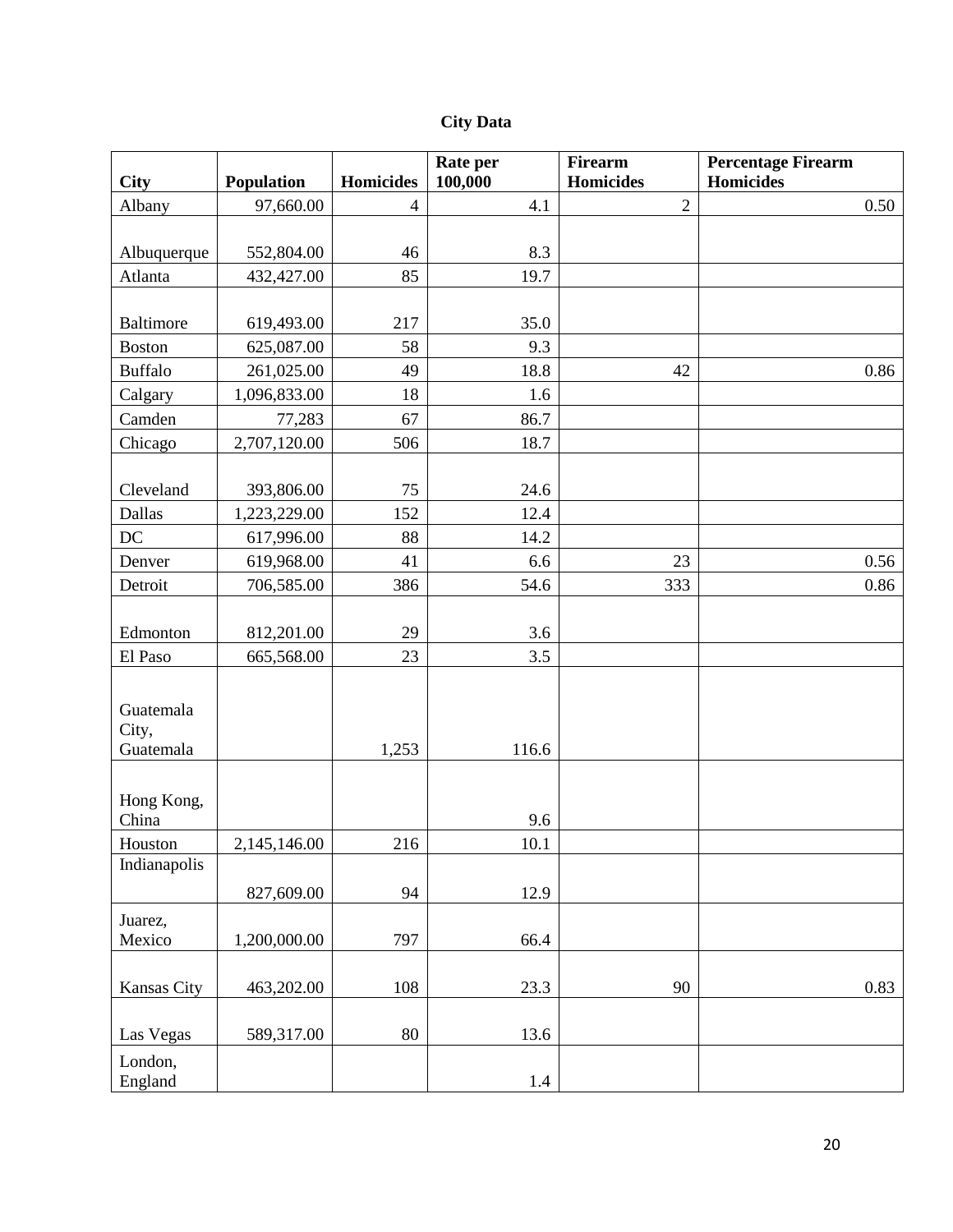| Los Angeles               | 3,819,702.00  | 298            | 7.8     |     |          |
|---------------------------|---------------|----------------|---------|-----|----------|
|                           |               |                |         |     |          |
| Memphis                   | 652,050.00    | 157            | 24.1    |     |          |
| Mexico<br>City,<br>Mexico |               |                | 8.0     |     |          |
| Montreal                  | 1,649,519.00  | 35             | 2.1     |     |          |
| Moscow,<br>Russia         |               |                | 9.0     |     |          |
| Mumbai,<br>India          | 20,500,000.00 | 202            | $1.0\,$ |     |          |
| Nashville                 | 609,644.00    |                | 10.7    |     |          |
| New<br>Orleans            | 360,740.00    | 193            | 53.5    |     |          |
| New York<br>City          | 8,244,910.00  | 414            | 5.0     | 237 | 0.57     |
| Newark                    | 277,540.00    | 92             | 33.1    |     |          |
| Oakland                   | 395,817.00    | 131            | 33.1    |     |          |
| Oklahoma                  |               |                |         |     |          |
| City                      | 591,967.00    | 99             | 16.7    |     |          |
| Ottawa                    | 883,391.00    | $\overline{7}$ | 0.8     | 3   | 0.43     |
| Philadelphia              | 1,536,471.00  | 331            | 21.5    |     |          |
| Pittsburgh                | 307,484.00    | 42             | 13.7    |     |          |
| Rochester                 | 210,855.00    | 36             | 17.1    | 28  | 0.78     |
| San Diego                 | 1,326,179.00  | 48             | 3.6     |     |          |
| San<br>Francisco          | 812,538.00    | 68             | 8.4     | 45  | 0.66     |
| Seattle                   | 620,778.00    | 26             | 4.2     | 23  | $0.88\,$ |
| St. Louis                 | 318,069.00    | 113            | 35.5    |     |          |
| Sydney,<br>Australia      |               |                | 1.0     |     |          |
| Syracuse                  | 145,151.00    | $12\,$         | 8.3     | 9   | 0.75     |
| Tijuana,<br>Mexico        | 1,300,983.00  | 364            | 28.0    |     |          |
| Tokyo,<br>Japan           |               |                | 0.5     |     |          |